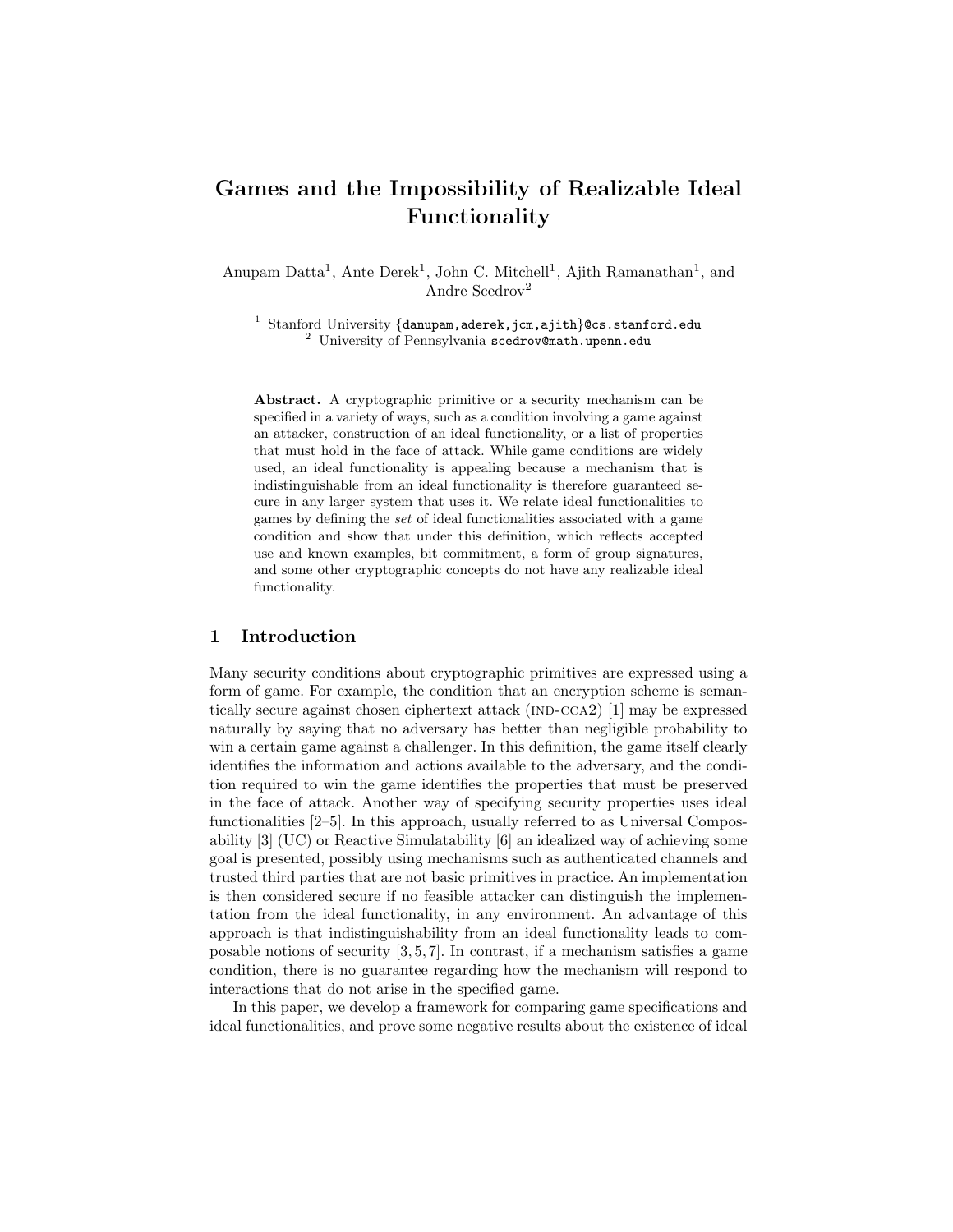functionalities in certain settings. While most known primitives have game-based definitions (see, e.g., [8]), it has proven difficult to develop useful ideal functionalities for some natural primitives. Some interesting issues are explored in [9, 10], which describe a series of efforts to develop a suitable ideal functionality for digital signatures. In brief, there is a widely accepted game condition for digital signatures, existential unforgeability against chosen message attacks, formulated in [11]. However, there are many possible ideal functionalities that are consistent with this game condition. For example, a functionality could either explicitly disclose information about messages that were signed in the past, or not disclose this information. More generally, given a game condition, it is often feasible to formulate various functionalities that satisfy the game condition yet reveal varying kinds of "harmless" information that does not seem relevant to the goals of the mechanism.

If we have a game or set of games that define a concept like secure encryption, digital signature, or bit-commitment, then we would like to identify precisely the set of possible ideal functionalities associated with each game condition. Since an ideal functionality is intended to be evidently secure by construction, we propose that an ideal functionality must satisfy the given game condition on information-theoretic grounds, rather than as a result of computational complexity arguments. Applied to encryption, for example, this means that an ideal functionality for encryption must not provide any information about bits of the plaintext to the adversary. Our definition of ideal functionality for a set of game conditions is consistent with all examples we have found in the literature, and reflects the useful idea that it should be easier to reason about systems that use an ideal functionality than about systems that use a real protocol. Using our definition, we show that while bit-commitment may be specified using games, there is no realizable ideal functionality for bit-commitment. This may be seen as a negative result about specification using ideal functionality, since there are constructions of bit-commitment protocols that are provably correct under modest cryptographic assumptions (see, e.g., [12]). We also show that there is no realizable ideal functionality for other reasonable and implementable cryptographic primitives, including a form of group signatures and a form of symmetric encryption with integrity guarantees, under certain conditions that allow the encryption key to be revealed after it is used.

The intuition behind our impossibility result is relatively simple. Illustrated using bit-commitment, a good commitment scheme must have two properties: the commitment token must not reveal any information about the chosen bit, while subsequent decommitment must reveal a verifiable relationship between the chosen bit and the commitment token. These are contradictory requirements because the first condition suggests that tokens must be chosen randomly, while the second implies that they are not. Similar "decommitment" issues arise in symmetric encryption or keyed hash, if the encryption key is revealed after some messages using the key have been sent on the visible network. At a more technical level, our proof by contradiction works by showing that if there was a realization of the ideal functionality for bit-commitment, it could be transformed into a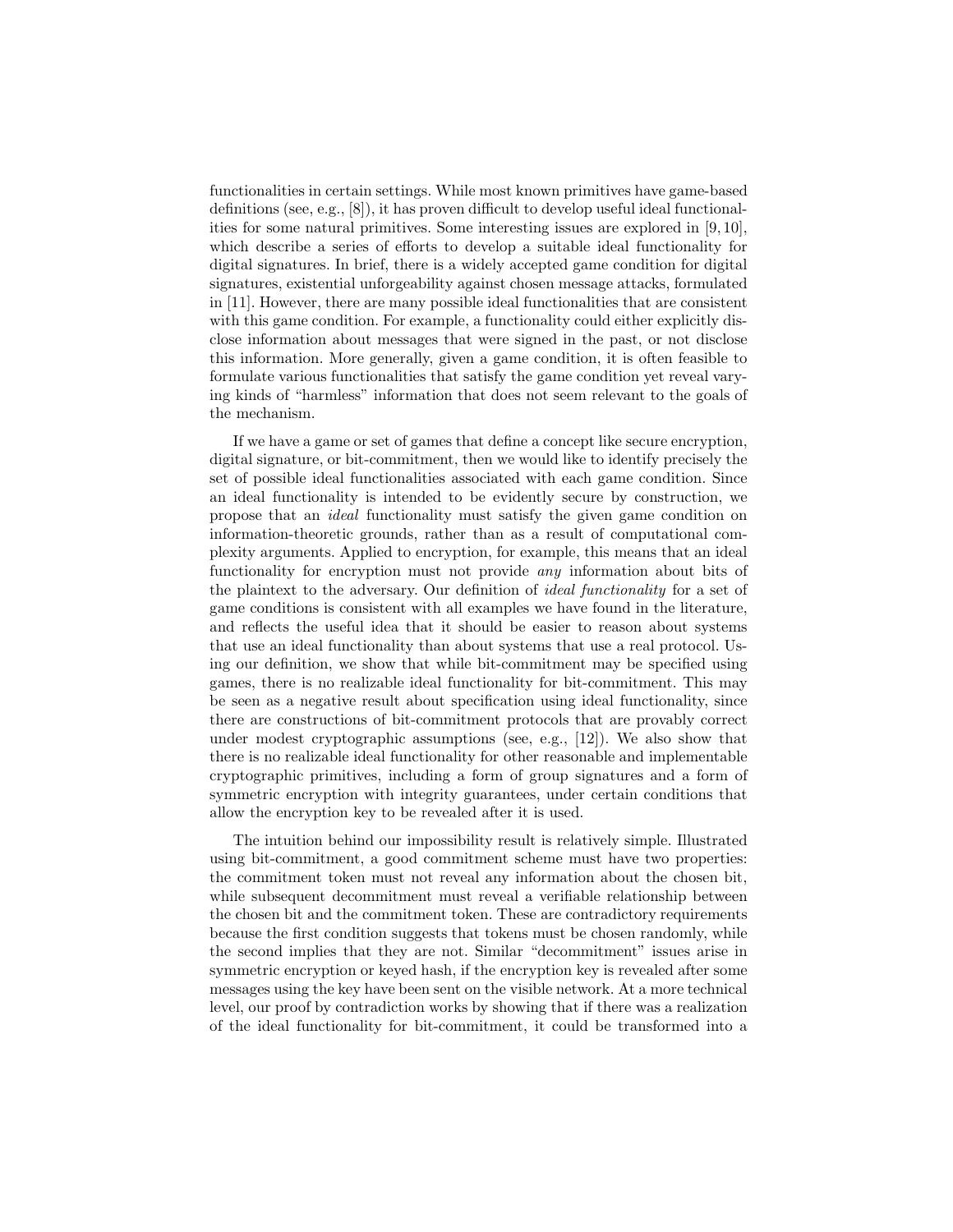protocol for bit-commitment that achieves perfect hiding and binding without using a trusted third party. However, it is well known that such a protocol does not exist [12]. While impossibility results for group signatures and symmetric encryption could be proved by instantiating the general proof method, we present simpler proofs by reducing bit-commitment to these primitives.

In a previous study of ideal functionality for bit commitment, Canetti and Fischlin show that a particular ideal functionality for bit-commitment is not realized by any real protocol [13]. In related work, Canetti [3] shows that particular functionalities for ideal coin tossing, zero-knowledge, and oblivious transfer are not realizable. Canetti et al [14] show that a class of specific functionalities for secure multi-party computation are not realizable, while Canetti and Krawczyk [15] compare indistinguishability-based and simulatability-based definitions of security in the context of key-exchange protocols. Our results are more general since we prove that, given a game definition of a primitive, there is no realizable ideal functionality associated with that game condition. In addition, our proof is different in that it provides a reduction to a previous negative result independent of universal composability [12], and appears to apply immediately to many primitives. A related issue is the choice of so-called "setup assumptions," such as public-key infrastructure, and common reference string. Our negative results hold under some setup assumptions, such as the absence of shared private information, or the presence of a trusted certificate authority (or PKI), and fail for other setup assumptions, such as the assumption of a common reference string. This is expected, since [13] construct a realizable ideal functionality in the common reference string model. We have yet to characterize precisely the set of possible setup assumptions under which our negative results hold.

While our general proof could be carried out using a number of computational models, we adopt a setting based on a form of process calculus. One advantage of this setting over interacting Turing machines  $[3, 11, 12]$  is a straightforward way of modularizing games that use a functionality. This is useful for defining primitives that are protocols, as opposed to local functions, by games. In principle, some version of our proof could be carried out using some version of Turing machines, augmented with separate function-call-and-return tapes for interacting with some form of oracle that performs public communication visible to the adversary.

Preliminary definitions are presented in Section 2, followed by definitions of bit-commitment functionalities and the main impossibility proof in Section 3. Reductions from other primitives are given in Section 4, with concluding remarks in Section 5.

# 2 Preliminaries

### 2.1 Probabilistic Process Calculus

Process calculus is a standard framework for studying concurrency [16, 17] that has proved useful for reasoning about security protocols [2, 18]. This is more of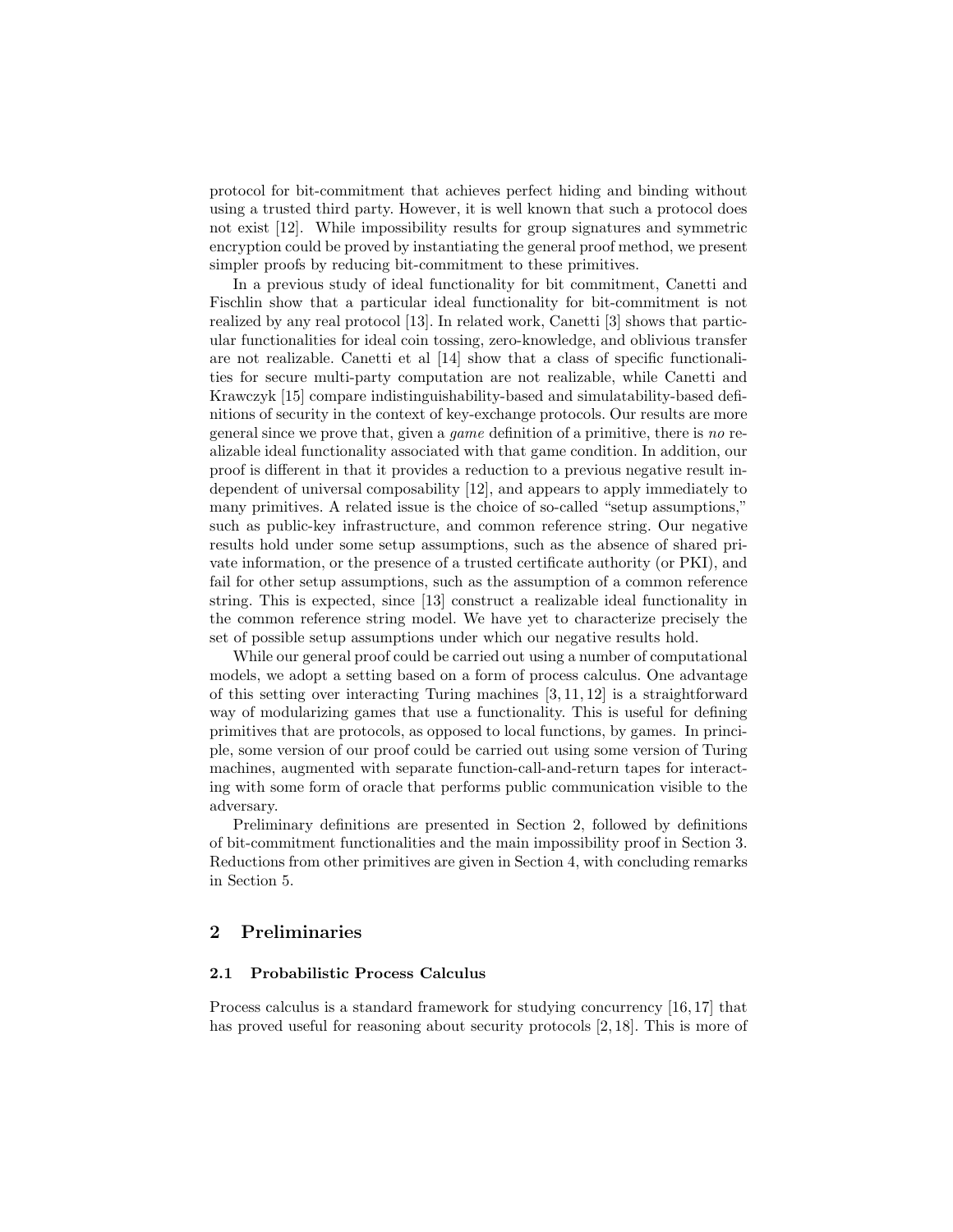a "software" model than a "machine" model, since process calculus expressions are a form of program defining a concurrent system. Two main organizing ideas in process calculus are actions and channels. Actions occur on channels and are used to model communication flows. Channels provide an abstraction of the communication medium. In practice, channels might represent an IP address and port number in distributed computing, or a region of shared memory in a parallel processor.

A probabilistic polynomial-time process calculus (PPC) for security protocols is developed in  $[19-21]$  and updated in more recent papers  $[18, 22]$ . The syntax consists of a set of terms that represent local sequential probabilistic polynomialtime computation and do not perform any communication with other processes, process expressions that can communicate with other processes, and channels that are used for communication. Terms contain variables that receive values over channels. There is also a special variable  $\eta$  called the *security parameter*. Each expression defines a set of processes, one for each choice of value for the security parameter. Each channel name has a bandwidth polynomial in the security parameter associated with it. The bandwidth ensures that no message gets too large and, thus, ensures that any expression can be evaluated in time polynomial in the security parameter.

Syntax of PPC: Expressions of PPC are constructed from the following grammar.

$$
\mathcal{P} ::= \oslash \left| \nu(c)\mathcal{P} \right| \text{ in}(c, x) . (\mathcal{P}) \left| \text{ out}(c, T) . (\mathcal{P}) \right| [T] . (\mathcal{P}) \left| (\mathcal{P} \mid \mathcal{P}) \right| !_{q(\eta)}(\mathcal{P})
$$

Intuitively,  $\oslash$  is the *empty process* taking no action. A process in(c, x). P with an *input* operator waits until it receives a value for input variable  $x$  on the channel c and then proceeds with process P. Similarly, an *output* out $(c, T)$ . P transmits that value of the term T on the channel c and then proceeds with  $P$ . Channel names that appear in an input or an output operation can be either public or private, with a channel being private if it is bound by the private-binding operator,  $\nu$  and public otherwise. Actions on a private channel bound by a  $\nu$ are not observable outside the scope of the  $\nu$  operator. Hence private channels can be used to provide a form of secure communication. The match operator [T], a form of "if", executes the expression that follows it iff T evaluates to 1. The parallel composition operator, |, applied to two expressions allows them to evaluate concurrently, possibly communicating over any shared channels. The bounded replication operator has bound determined by the polynomial  $q$  affixed as a subscript. The expression  $!_{q(\eta)}(\mathcal{P})$  is expanded to the  $q(\eta)$ -fold parallel composition  $P \mid \cdots \mid P$  before evaluation. There is also a syntactic notion of context in PPC. A *context*  $\mathcal{C}[\cdot]$  is an expression with a hole  $[\cdot]$  such that we can substitute any expression into the hole and obtain a well-formed expression. Contexts may be used to represent the environment or adversary that interacts with a protocol or process.

Evaluating PPC expressions: To evaluate an expression in PPC we choose a probabilistic scheduler that selects communication steps. We then evaluate ev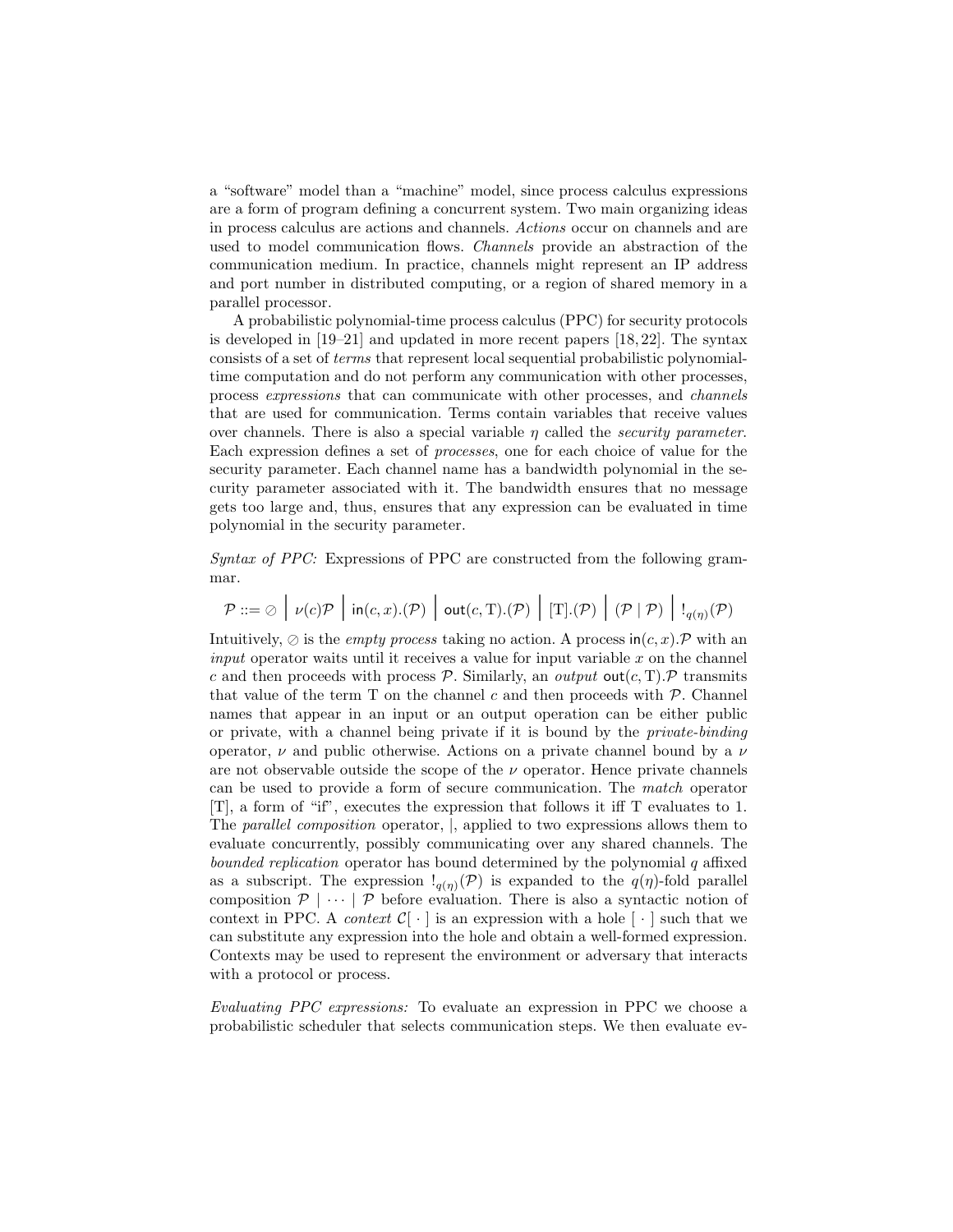ery term and match that is not in the scope of an input expression. When we can no longer evaluate terms and matches, we select a pair of input and output expressions on the same channel according to the scheduler, erase the output expression and substitute the value transmitted by the output (truncated suitably by the bandwidth of the channel) for the variable bound by the input. This procedure is repeated until no communication steps are possible. Further discussion, and explanation of a number of issues related to probabilistic scheduling, are explained in [18, 22–24].

Equivalence relations over PPC: Two equivalence relations over PPC will prove useful for studying security issues. The first relation, computational observational equivalence, written  $\cong$ , relates two expressions just when, in any context, the difference between the distributions they induce on observable behavior (messages over public channels) is negligible in the security parameter  $\eta$ . Formally  $\mathcal{P} \cong \mathcal{Q}$ just when  $\forall$  contexts  $\mathcal{C}[\cdot]$ .  $\forall$  observables *o*:

Prob  $[\mathcal{C}[\mathcal{P}]$  produces  $o$  – Prob  $[\mathcal{C}[\mathcal{Q}]$  produces  $o$  is negligible in  $\eta$ 

Since the evaluation of all expressions and contexts in PPC are guaranteed to terminate in polynomial-time,  $\cong$  is a natural way to state that two expressions are computationally indistinguishable to a poly-time attacker. The second relation, information-theoretic observational equivalence, written  $=$ , relates two expressions just when they induce exactly the same distribution on observable behavior in all contexts. Formally  $\mathcal{P} = \mathcal{Q}$  just when  $\forall$  contexts  $\mathcal{C}[\cdot]$ .  $\forall$  observables  $o$ :

Prob  $[\mathcal{C}[\mathcal{P}]$  produces  $o]$  – Prob  $[\mathcal{C}[\mathcal{Q}]$  produces  $o] = 0$ 

As a consequence, we can use  $=$  to state that two expressions are indistinguishable even to unbounded attackers.

### 2.2 Function calls and returns

Process calculus allows processes to be programmed in a modular way, with one process relying on another for certain computations or actions. For example, one process  $P$  might wish to send a number bit-by-bit on a channel  $d$ . This can be done by writing another process Q that handles all the communication on channel d for  $P$ . This process  $Q$  receives a number  $n$  on some channel  $c$  used only for communication between  $P$  and  $Q$ , and then sends the bits of  $n$  on a channel d as required. If  $P$  wants a return value, such as notification that  $Q$  has finished sending the message, then  $P$  can execute an input action on channel  $c$  immediately after sending the number  $n$  to  $Q$ . This pattern of sends and receives essentially works like an ordinary remote procedure call and return. If the channel  $c$  is private, we can think of this as a remote procedure call between one process and another on the same processor, through a loopback interface, or a remote procedure call between two processors behind a firewall that makes LAN traffic invisible to an external attacker.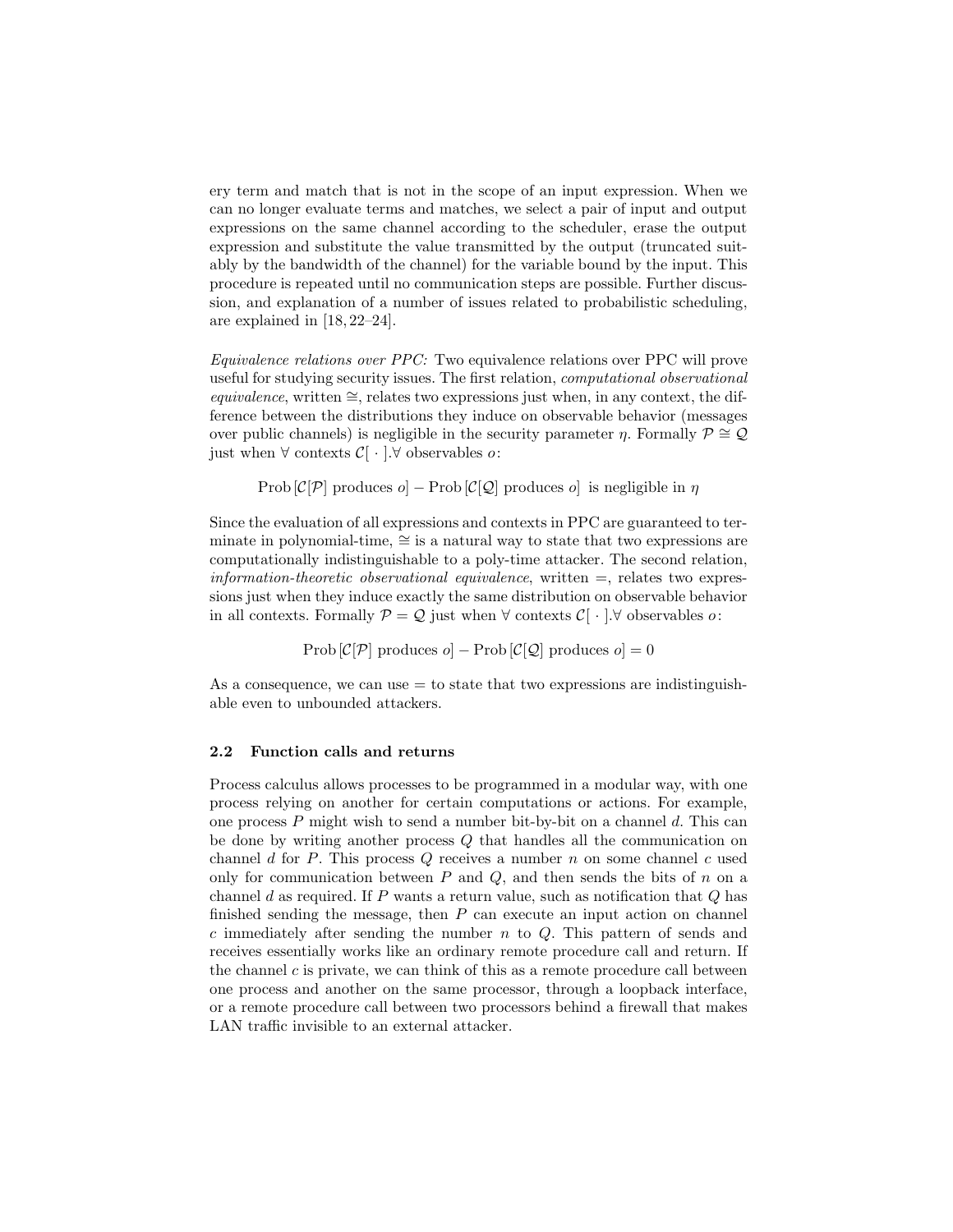We will refer to the pattern of sends and receive just described for processes P and Q as a function call and return. Function calls and returns turn out to be a very useful concept in structuring games that specify properties of cryptographic primitives. To give a relatively concise notation, we will write Call<sup>η</sup>((params), C) returns (vars). P for a call that sends (outputs) parameters params on calling channels C, and then waits to receive (input) return values  $\langle \text{vars} \rangle$  before executing process  $P$ . To emphasize that a function call and return hides the structure of  $Q$  from the calling process  $P$ , we sometimes refer to this as a black-box call. Since PPC provides private channels, a function call and return will always be done on a private channel to avoid exposing the parameters or return values to an adversary.

For every function call and return to proceed, there must be a process that waiting to receive the call and then send a return value. Rather than write out all the input and output actions associated with responding to a remote procedure call, we will simply write  $\text{Impl}(\mathbb{C}, \mathbb{D})$  for a process that responds to blackbox calls on channels  $\mathbb{C}$ , possibly using channels in  $\mathbb{D}$  for some other purpose. For example, the process  $Q$  described above has the form  $\text{Impl}[c, d]$ , since it receives function calls on channel c and performs public communication on channel d.

#### 2.3 Interfaces and cryptographic primitives

In this paper, a *cryptographic primitive* is defined by an interface and a set of required security or correctness conditions that are expressible using the interface. The interface is the set of actions defined and applicable to the primitive, expressed as a set of function calls and returns. For example, the interface to an encryption primitive consists of calls to three probabilistic functions: keygeneration, encryption, and decryption. A correctness condition for encryption is that the decryption of an encryption under the correct key returns the message encrypted. A semantically-secure encryption primitive must also satisfy a security condition stating that no probabilistic polynomial-time adversary can win a game that involves guessing which of two messages has been encrypted.

A protocol for a primitive is a process that responds to a set of function calls and supplies the associated returns, without using any additional private communication. For example, RSA can be formulated as an encryption protocol that implements key-generation, encryption, and decryption. A functionality for a primitive similarly supports the given interface, but may use additional private communication (such as used for a trusted third party; see Section 3.3). These restrictions on private communication are meant to prevent abusing the security associated with private channels, which are not a realistic primitive on the open public network. However, there are no restrictions on the way a functionality can communicate or reveal information to the adversary. For example, a functionality for signatures [10] could let the attacker choose the bitstrings for signatures.

An *ideal functionality* for an interface and a set of game conditions is a functionality that satisfies the correctness conditions with high probability and satisfies the security conditions in an information-theoretic way (i.e., against an unbounded adversary).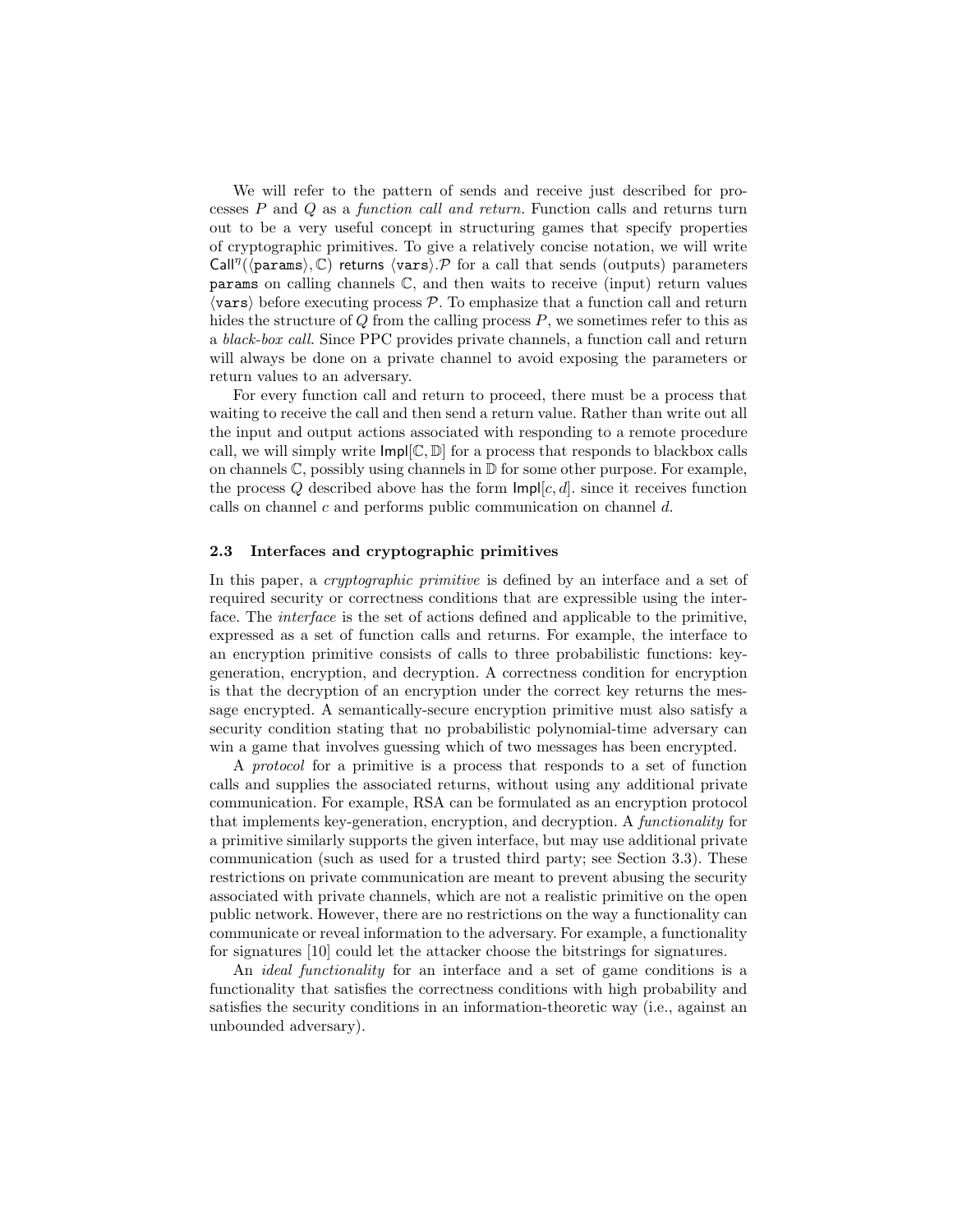#### 2.4 Universal Composability

Universal composability [3, 13, 14, 25, 26] involves a protocol to be evaluated, an ideal functionality, two adversaries, and an environment. The protocol realizes the ideal functionality if, for every attack on the protocol, there exists an attack on the ideal functionality, such that the observable behavior of the protocol under attack is the same as the observable behavior of the idealized functionality under attack. Each set of observations is performed by the same environment. The intuition here is that the ideal functionality 'obviously' possess a desired security property, possibly because the ideal functionality is constructed using a central authority, trusted third party, or private channels. Therefore, if a protocol is indistinguishable from an ideal functionality, the protocol must have the desired security property. In previous work, that which makes an ideal functionality "ideal" appears not to have been characterized precisely.

Universal composability can be expressed as a relation in process calculus [23, 24]. To give a form appropriate for the present paper, let  $\mathcal{P}_1, \ldots, \mathcal{P}_n$ be *n* principals. We will assume that for some k, every principal  $P_i$  ( $i > k$ ) is in collusion with the adversary. Given an expression  $P$ , we will write  $P[\mathbb{C}]$  to denote an instance of  $P$  running over the channels in  $\mathbb{C}$ . We say that an implementation Impl securely realizes a functionality  $\mathcal F$  just when for any real world adversary A, there exists a simulator S such that for any environment  $\mathcal{E}$ :

$$
\nu(\mathbb{C}_1, \ldots, \mathbb{C}_k)(\mathcal{P}_1[\mathbb{C}_1, \mathbb{D}] \mid \cdots \mid \mathcal{P}_n[\mathbb{C}_n, \mathbb{D}] \mid \text{Impl}[\mathbb{C}_1, \mathbb{D}] \mid \cdots \mid \text{Impl}[\mathbb{C}_k, \mathbb{D}]) \mid \mathcal{A}[\mathbb{C}_{k+1}, \ldots, \mathbb{C}_n, \mathbb{D}] \mid \mathcal{E} \cong \nu(\mathbb{C}_1, \ldots, \mathbb{C}_k)(\mathcal{P}_1[\mathbb{C}_1, \mathbb{D}] \mid \cdots \mid \mathcal{P}_n[\mathbb{C}_n, \mathbb{D}] \mid \mathcal{F}[\mathbb{C}_1, \ldots, \mathbb{C}_k, \mathbb{D}]) \mid \mathcal{S}[\mathbb{C}_{k+1}, \ldots, \mathbb{C}_n, \mathbb{D}] \mid \mathcal{E}
$$

Here the first<sup>3</sup> k principals are assumed to be honest, and the remainder are assumed to be dishonest and acting in collusion with the adversary. To prevent the adversary/simulator from unfairly interfering with communications between the honest principals and the implementations (real or ideal), we make the links between the honest principals and the implementations private. Specifically, participant  $\mathcal{P}_i$  uses private channels  $\mathbb{C}_i$  to communicate with the implementation (real or ideal). The set of network channels D is used for communication between different participants. Both the adversary and the simulator have access to these channels.

Secure realisability requires that if we replace the real implementations Impl with an ideal implementation  $\mathcal F$  (the functionality), there exists a simulator (that can interact with  $\mathcal{F}$ ) which makes the ideal and real configurations indistinguishable. Another way to state this is that every real attack can be translated, using the simulator, into an attack on the functionality. We note that the principals that act in collusion with the attacker execute arbitrary programs and, in the ideal world, interact directly with the simulator (which mounts the ideal attack). Example configurations with two honest participants  $\mathcal I$  and  $\mathcal R$  are given in Figure 1.

<sup>&</sup>lt;sup>3</sup> Since parallel composition is associative, the order in which we write the processes does not matter, and we may assume without loss of generality that the  $k$  honest principals occur first in the list.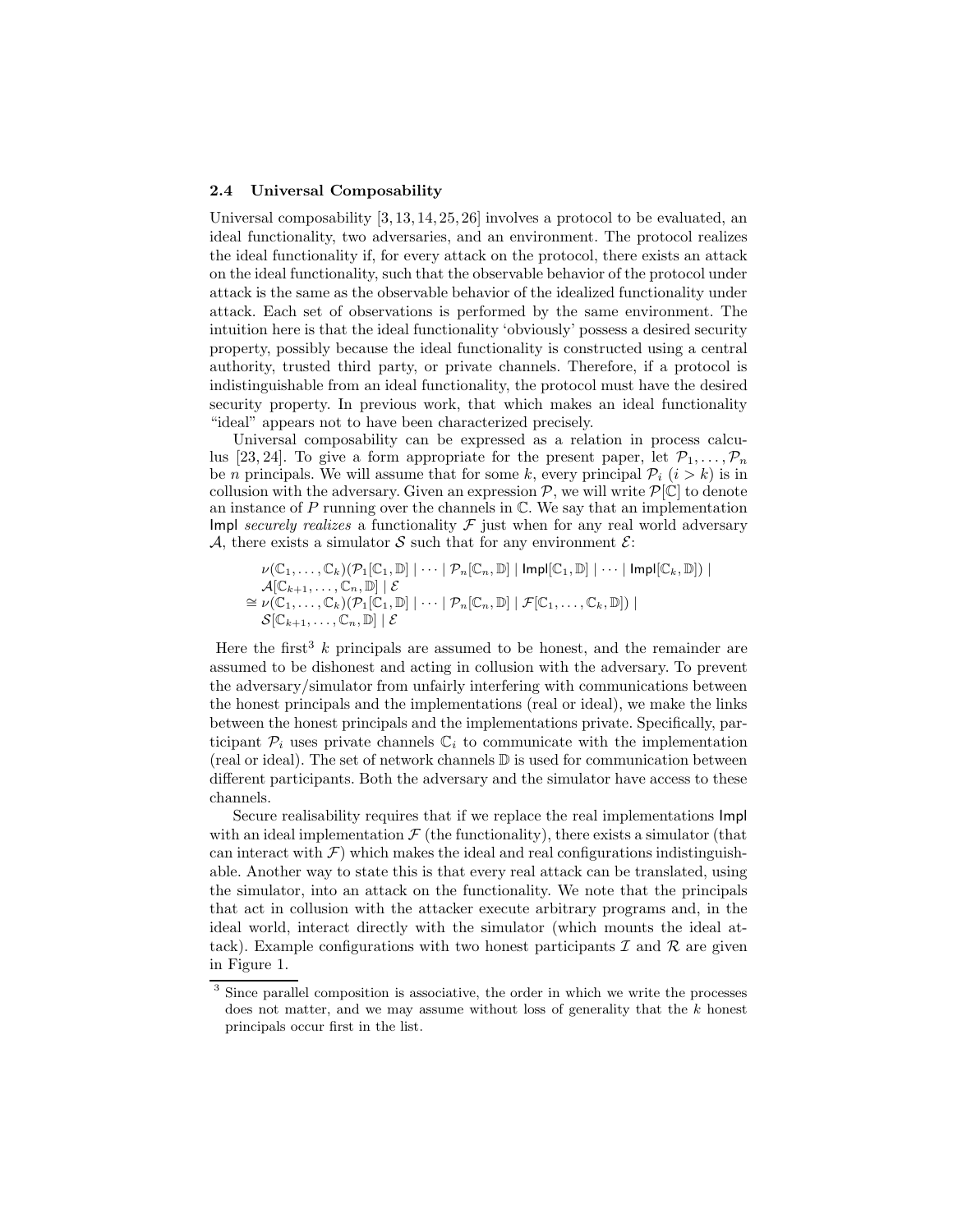

Fig. 1. Real and ideal configurations with two honest participants

# 3 Functionalities for Bipartite Bit-Commitment

A bipartite bit-commitment protocol allows a principal A to commit on a bit  $b$  to the principal  $B$ . However,  $B$  gains no information about the bit  $b$  until  $A$ later opens the commitment. We therefore formulate bit-commitment using four function calls, one call for each principal in each phase of the commitment. After defining the interface for bipartite bit-commitment, we define the game conditions for bit commitment and prove that no ideal functionality for these game conditions is realizable. We stress that the game conditions for bit-commitment as formulated in this paper are equivalent to standard security notions [12, 27], and that they can be realized using standard cryptographic assumptions such as the existence of pseudorandom functions [27].

#### 3.1 Commitment interface

A bipartite bit-commitment scheme provides four function calls:

| SendCommit $^{\eta}(b, \mathbb{C})$ returns $\langle \sigma \rangle$ | GetCommit <sup><math>\eta</math></sup> (C) returns $\langle \sigma \rangle$                          |
|----------------------------------------------------------------------|------------------------------------------------------------------------------------------------------|
| Open $^{\eta}(\sigma, \mathbb{C})$ returns $\emptyset$               | Verify <sup><math>\eta</math></sup> ( $\sigma$ , $\mathbb{C}$ ) returns $\langle \mathbf{r} \rangle$ |

The initiator A commits to a bit using the call SendCommit<sup> $\eta$ </sup>( $b$ ,  $\mathbb{C}$ ) returns  $\langle \sigma \rangle$ , which communicates the commitment value over the channels in C. Some state information  $\sigma$  is generated that can, amongst other things, be used to differentiate between different commitments and is needed to open the corresponding commitment. A responder  $B$  may receive a commitment from  $A$  by executing a call GetCommit<sup> $\eta$ </sup>(C) returns  $\langle \sigma \rangle$  over the channels in C, which may also returns some state information  $\sigma$ .

In the decommitment phase, the initiator  $A$  may open the commitment using the function call  $Open^{\eta}(\sigma, \mathbb{C})$  returns  $\emptyset$ , which uses the state information from the initial call to indicate which commitment is to be opened. The responder B can then verify the committed value by making the call  $\mathsf{Verify}^{\eta}(\sigma, \mathbb{C})$  returns  $\langle \mathbf{r} \rangle$ . If verification succeeds,  $\bf{r}$  contains the value of the committed bit. Otherwise,  $\bf{r}$ is a symbol  $\perp$  indicating failure.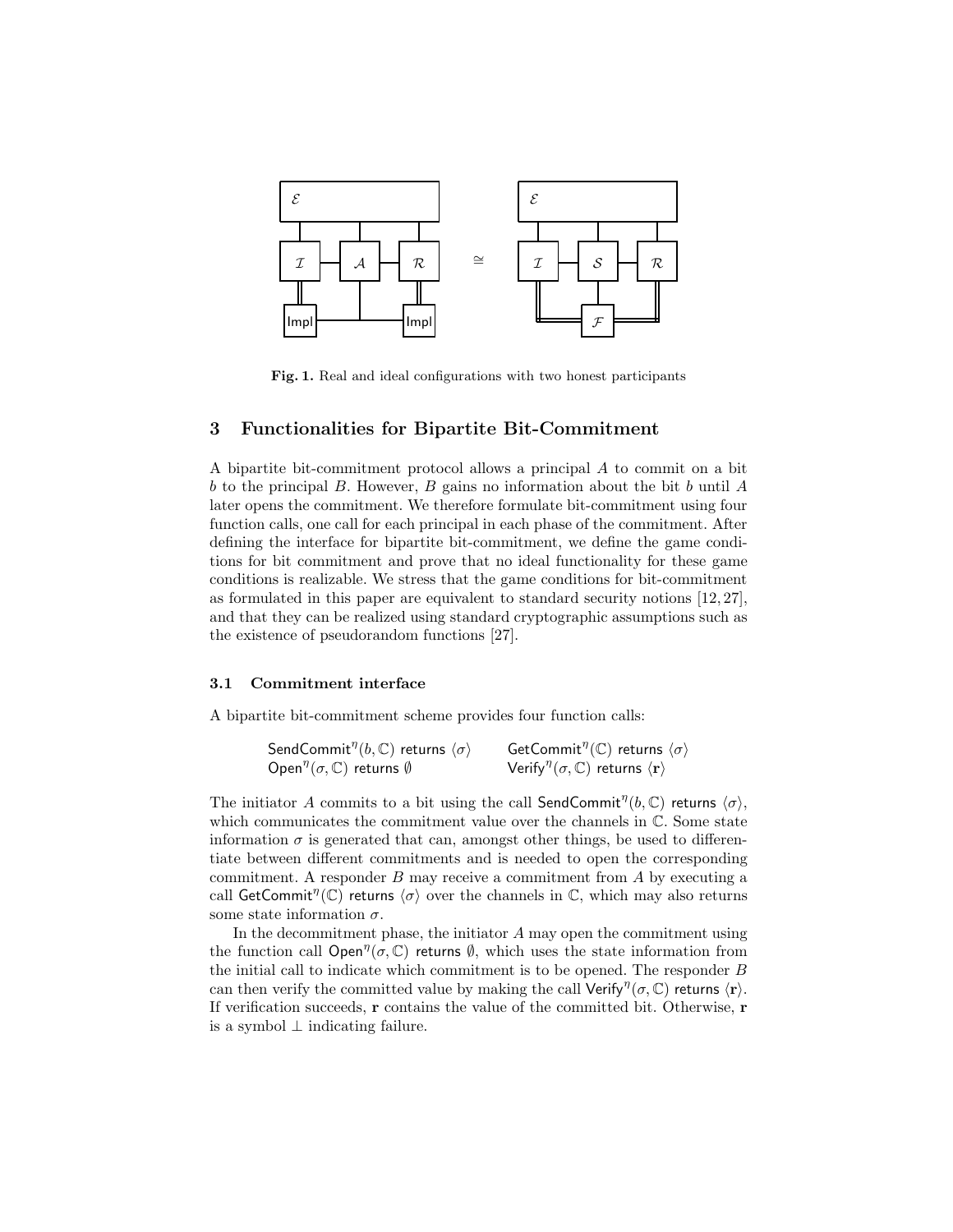#### 3.2 Commitment correctness and security conditions

There are three conditions on bit-commitment  $[12,27]$  — correctness, hiding, and binding. After explaining each condition, we show that each can be stated as an equivalence. The equivalences are written using ∼=, which give the game condition required of any implementation. With  $\cong$  replaced by =, the same equivalences can be used to state the information-theoretic properties required for an ideal functionality. More precisely, an ideal functionality for bipartite bit-commitment is an implementation for the four function calls listed in the interface above such that the correctness property below is satisfied with high probability, and the hiding and binding properties of bipartite bit-commitment below are satisfied with an information-theoretic equivalence. It is easy to verify that the concrete functionality considered in [13] is an instance of the ideal functionality for bipartite bit-commitment.

Given a game condition, there is a canonical way of writing it as an indistinguishability between expressions. The basic idea is that, since  $\cong$  quantifies over all contexts, any successful attack on the game condition can be translated into a similarly successful context that distinguishes between the two sides of the equivalence. Conversely, since all expressions and contexts in PPC are guaranteed to evaluate in polynomial time and since the class of terms is precisely the class of probabilistic poly-time functions, every successfully distinguishing context can be translated into a successful attack on the corresponding game conditions.

Hiding: An implementation Impl is hiding if for an honest initiator, no adversary can gain, with non-negligible advantage, information about the committed bit. In other words, probability  $P_{Adv}$  that the attacker  $Adv$ , after interacting with an honest initiator committing to a randomly chosen bit  $b$ , successfully guesses the bit b should be close to a half. Writing this property as an equivalence yields:

> $\nu(\mathbb{C}, c)$ .(Impl $[\mathbb{C}, \mathbb{D}]$  | out $(c, \text{rand})$  | in $(c, b)$ .  $\mathsf{SendCommit}^\eta(b,\mathbb C)$  returns  $\langle \sigma \rangle .\mathsf{in}(d, b').\mathsf{out}(dec, b' \stackrel{?}{=} b))$  $\cong \nu(\mathbb{C}, c)$ .(Impl $[\mathbb{C}, \mathbb{D}]$  | out(c, rand) | in(c, b). SendCommit $^{\eta}(b, \mathbb{C})$  returns  $\langle \sigma \rangle$ .in $(d, b')$ .out $(dec, \textsf{rand}))$

Both expressions select a random bit and commit to it. The adversary (expressed as a context) interacts with the commitment protocol and tries to guess the committed-to value. The difference between the two expressions is that the LHS tests, over the channel dec, whether the adversary's guess matches the chosen bit, while the RHS assumes, again over the channel dec, that the adversary fails with probability 1/2. Clearly, any successfully distinguishing context must guess the bit with non-negligible advantage, thereby proving the existence of an adversary that violates the hiding property. Hence, we can naturally express the hiding condition that for all  $Adv$ , the probability  $P_{Adv} - \frac{1}{2}$  is negligible in  $\eta$  as a process calculus equivalence. To say that an implementation is perfectly or information-theoretically secure we require that  $\forall Adv: P_{Adv} - \frac{1}{2} = 0$ , which is the same as replacing  $\cong$  by  $=$  in the equivalence above.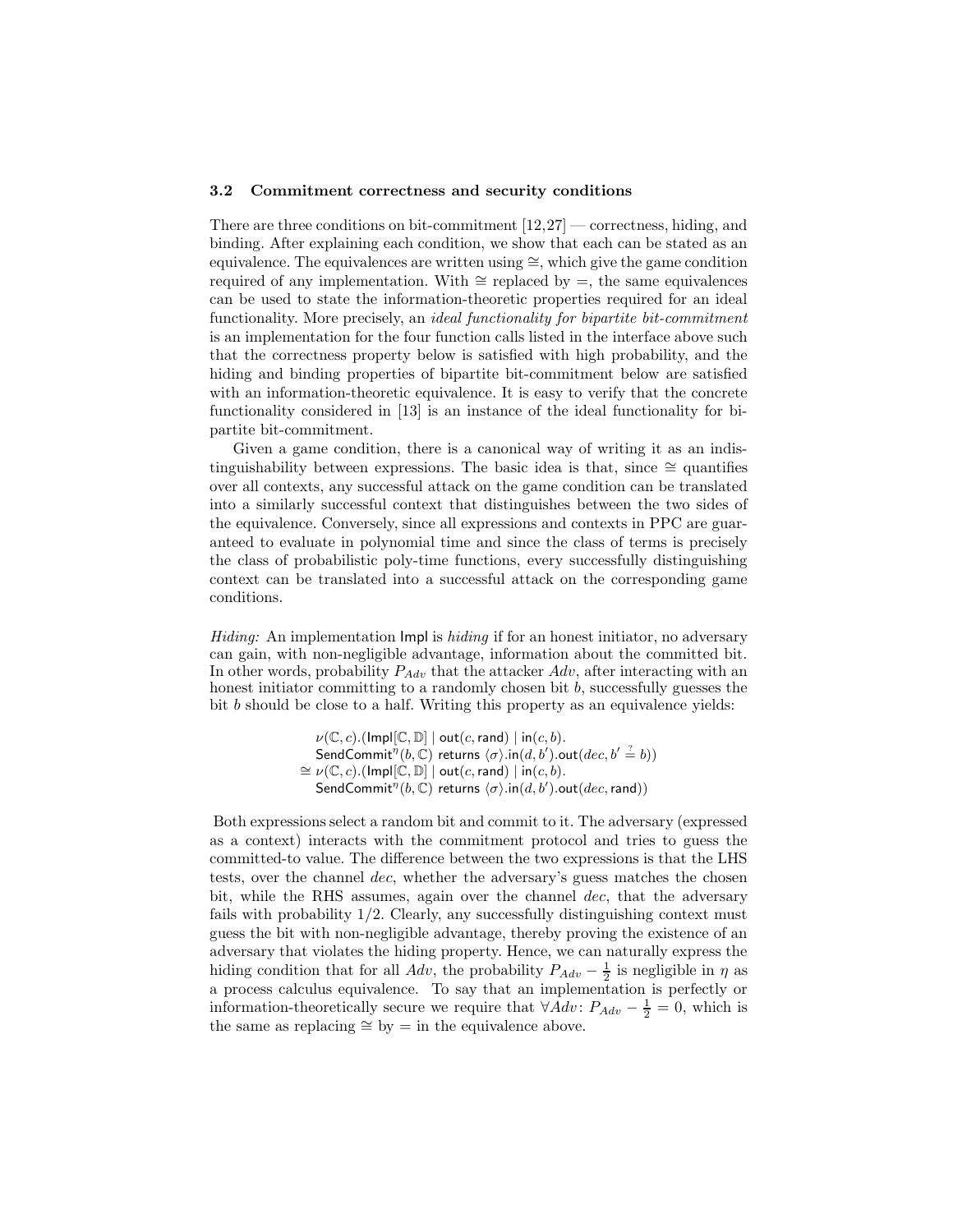Binding: The binding property is that no adversary can open a commitment to an arbitrary value. This condition can be restated using a game in which the adversary commits to a challenger (an honest responder), who then picks a random  $b$  and challenges the adversary to open the commitment to  $b$ . As an equivalence, it is stated as:

 $\nu(\mathbb{C},d)$ (GetCommit $^{\eta}(\mathbb{C})$  returns  $\langle \sigma \rangle$ .out $(d, \mathsf{rand}) \mid \mathsf{in}(d, b)$ .out $(c, b)$ . Verify $^{\eta}(\sigma, \mathbb{C})$  returns  $\langle \mathbf{r} \rangle$ .out $(dec, \mathbf{r} \stackrel{?}{=} b) \mid \mathsf{Impl}[\mathbb{C}, \mathbb{D}])$  $\cong \nu(\mathbb{C},d)$ (GetCommit" $(\mathbb{C})$  returns  $\langle \sigma \rangle$ .out $(d, {\mathsf{rand}}) \mid {\mathsf{in}}(d, b) .$ out $(c, b).$  $\mathsf{Verify}^\eta(\sigma, \mathbb{C})$  returns  $\langle \mathbf{r} \rangle.\mathsf{out}(dec, \mathsf{if}\ \mathbf{r} \stackrel{\text{\tiny ?}}{=} \bot$  then false else rand)  $|$  Impl $[\mathbb{C}, \mathbb{D}])$ 

Here both expressions wait for a commitment, and then challenge the adversary to open the commitment to a randomly chosen bit. The LHS tests whether the adversary successfully does so, whilst the RHS assumes that if the attempt to open does not fail (i.e., the result of Verify is not ⊥) the adversary fails with probability 1/2. Perfect binding is expressed by replacing  $\cong$  with  $=$  in the equivalence above.

Correctness: An implementation Impl is correct if an honest responder is able to verify an opened commitment by an honest initiator with overwhelming probability. This correctness property may be expressed as the process calculus equivalence.

 $\nu(\mathbb{C},c)$ (out $(c, \texttt{rand}) \mid \textsf{in}(c,b)$ .SendCommit $^{\eta}(b, \mathbb{C})$  returns  $\langle \sigma_I \rangle$ .Open $^{\eta}(\sigma_I, \mathbb{C})$  returns  $\emptyset$ .in $(d, b').$ out $(dec, b \stackrel{?}{=} b') \mid \mathsf{Impl}[\mathbb{C}, \mathbb{D}]) \mid$  $\nu(\mathbb{C}^\prime)$ (GetCommit $^\eta(\mathbb{C}^\prime)$  returns  $\langle\sigma_R\rangle$ .Verify $^\eta(\sigma_R,\mathbb{C}^\prime)$  returns  $\langle{\bf r}\rangle.$ out $(d,{\bf r})\mid$ Impl $[\mathbb{C}^\prime,\mathbb{D}])$  $\cong \nu(\mathbb{C},c)({\mathsf{out}}(c,{\mathsf{rand}})\mid {\mathsf{in}}(c,b).{\mathsf{SendCommit}}^{\eta}(b,\mathbb{C})$  returns  $\langle \sigma_I\rangle$  $\mathsf{LOpen}^{\eta}(\sigma_I,\mathbb{C})$  returns  $\emptyset.\mathsf{in}(d,b').\mathsf{out}(dec,\mathsf{true}) \mid \mathsf{Impl}[\mathbb{C},\mathbb{D}]) \mid$  $\nu(\mathbb{C}^\prime)$ (GetCommit $^\eta(\mathbb{C}^\prime)$  returns  $\langle \sigma_R \rangle$ .Verify $^\eta(\sigma_R, \mathbb{C}^\prime)$  returns  $\langle \mathbf{r} \rangle$ .out $(d, \mathbf{r}) \mid \mathsf{Impl}[\mathbb{C}^\prime, \mathbb{D}]$ )

Here, both expressions pick a random bit, commit to it, and then try to open it. The LHS checks whether the verifier obtained the correct value for the bit, whilst the RHS assumes that the verifier gets the right value all the time.

#### 3.3 Impossibility of Bit-Commitment

In this section, we show that no ideal functionality for bit-commitment can be realized. This generalizes the impossibility result for one particular functionality given in [13]. Other plausible bit-commitment functionalities can be constructed by adjusting the level of information and possible actions provided to the attacker by the functionality. For example, the functionality may let the attacker change the identity of the committer, hence making the commitment unauthenticated. Alternatively, the functionality may let the attacker change the committed bit if the attacker manages to correctly guess an internal secret of the functionality (since this is a low probability event, correctness still holds). Our proof shows that all of these variants (as well as further variants discussed in [13]) and their combinations are not realizable. Although we have not yet obtained a general characterization, our theorem applies under some setup assumptions, and fails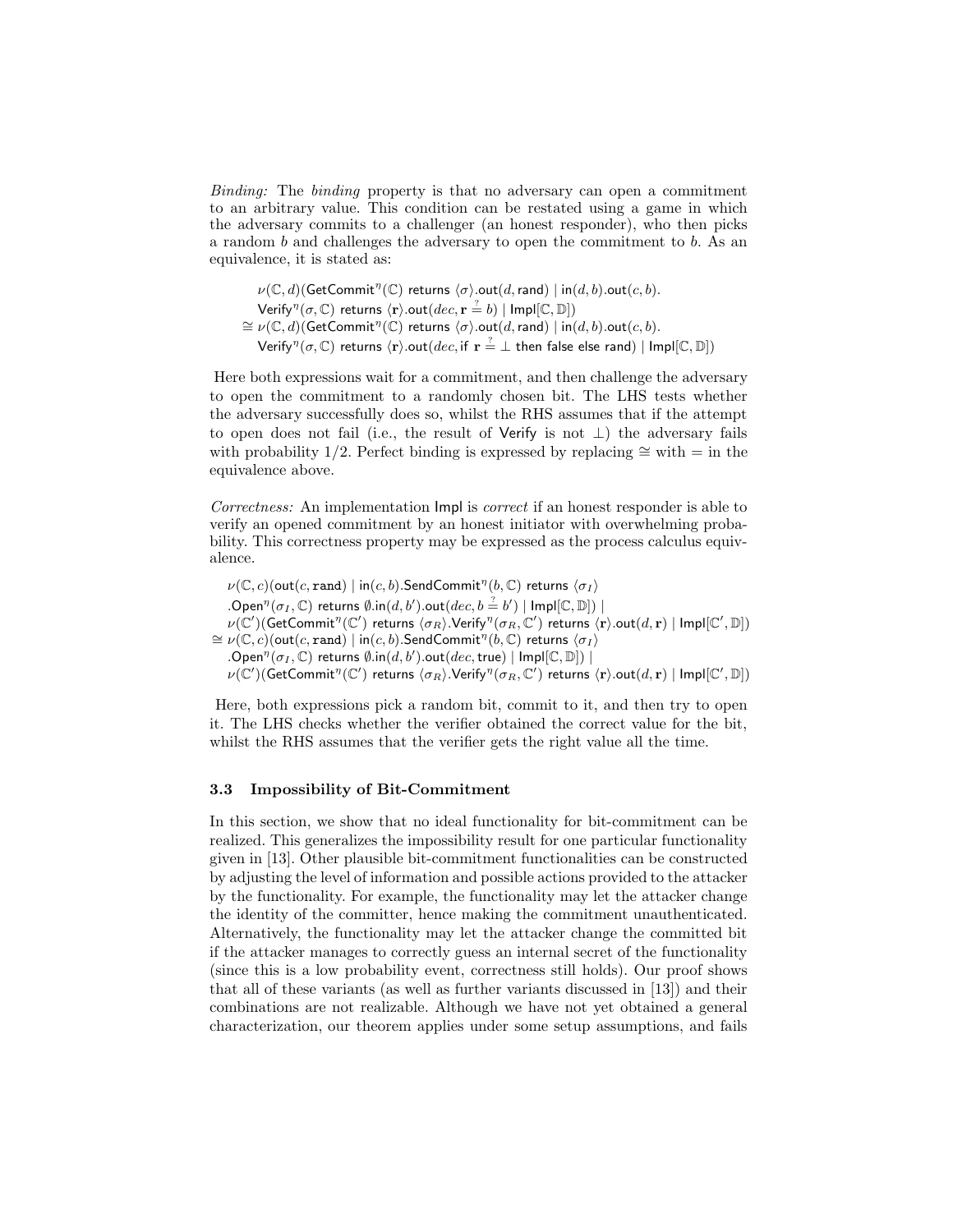in the common reference string model in accordance with the construction given in [13].

Our proof by contradiction roughly works as follows: given a real protocol  $P$ that realizes an ideal functionality  $\mathcal F$  for bit-commitment, we construct another real protocol Q which provides the same correctness guarantee. However, in protocol Q all calls to the bit-commitment interface by principals are handled by copies of  $\mathcal F$ . As a consequence,  $\mathcal Q$  provides perfect hiding and binding, which is a contradiction.

In order to state the theorem formally, we require some definitions. We say that  $P$  is a *real protocol* if each instance of  $P$  only communicates with one principal over a set of private channels. Intuitively, since it cannot communicate with two separate parties over private channels hidden from the adversary, a real protocol cannot act as a secure trusted third party. We say that a protocol  $\mathcal P$ for bit-commitment is terminating when the following expression will, with high probability, produce the messages "go" and "done".

 $\nu(\mathbb{C})(\mathsf{SendCommit^{\eta}}(b,\mathbb{C})$  returns  $\langle \sigma_I \rangle.\mathsf{in}(c,z).\mathsf{Open}^{\eta}(\sigma_I,\mathbb{C})$  returns  $\emptyset.\mathsf{in}(d,z)\mid \mathcal{P}[\mathbb{C},\mathbb{D}] \mid$  $\nu(\mathbb{C}^\prime)$ (GetCommit $^\eta(\mathbb{C}^\prime)$  returns  $\langle \sigma_R \rangle$  out $(c, \text{``go''}).$  $\mathsf{Verify}^\eta(\sigma_R,{\mathbb C}')$  returns  $\langle \mathbf{r} \rangle.\mathsf{out}(d, \text{``done''}) \mid \mathcal{P}[\mathbb{C}',\mathbb{D}])$ 

Intuitively, if the function calls are implemented with  $P$ , in the absence of the attacker two honest parties should be able to first finish the commitment stage, synchronize, and then finish the decommitment stage.

**Theorem 1.** If  $F$  is an ideal functionality for bilateral bit-commitment, then there does not exist a terminating real protocol  $P$  that securely realizes  $\mathcal{F}$ .

Before giving the proof, the following two lemmas will be useful. The first lemma states the well known fact [12] that perfect hiding and binding protocols for bitcommitment do not exist without a trusted third party. We omit the proof here. The second lemma states that any realization of  $\mathcal F$  will also be correct for bitcommitment. The proof sketch is in Appendix A. Similarly, any realization of  $\mathcal F$ will enjoy complexity-theoretic hiding and binding guarantees; however, we do not require this fact for the impossibility result.

**Lemma 1.** There does not exist a terminating real protocol  $P$  which is correct with high probability, and both perfectly hiding and perfectly binding.

**Lemma 2.** If  $P$  is a terminating real protocol that securely realizes  $F$ , then  $P$ is correct with high probability.

*Proof (Proof of Theorem 1).* We assume that  $P$  securely realizes  $F$ . It follows that for any configuration involving principals making use of  $P$ , there exists a simulator  $S$  such that replacing the calls to  $P$  with calls to the simulator in conjunction with the functionality yields an indistinguishable configuration.

Consider the following real configuration when the environment plays the role of the responder honestly. It selects a bit and sends that bit to the initiator. The initiator then commits to that bit using a copy of the implementation  $\mathcal{P}_{\mathcal{I}}$ . The responder is corrupted by the adversary to simply forward messages to the environment. After corrupting the responder, the adversary simply forwards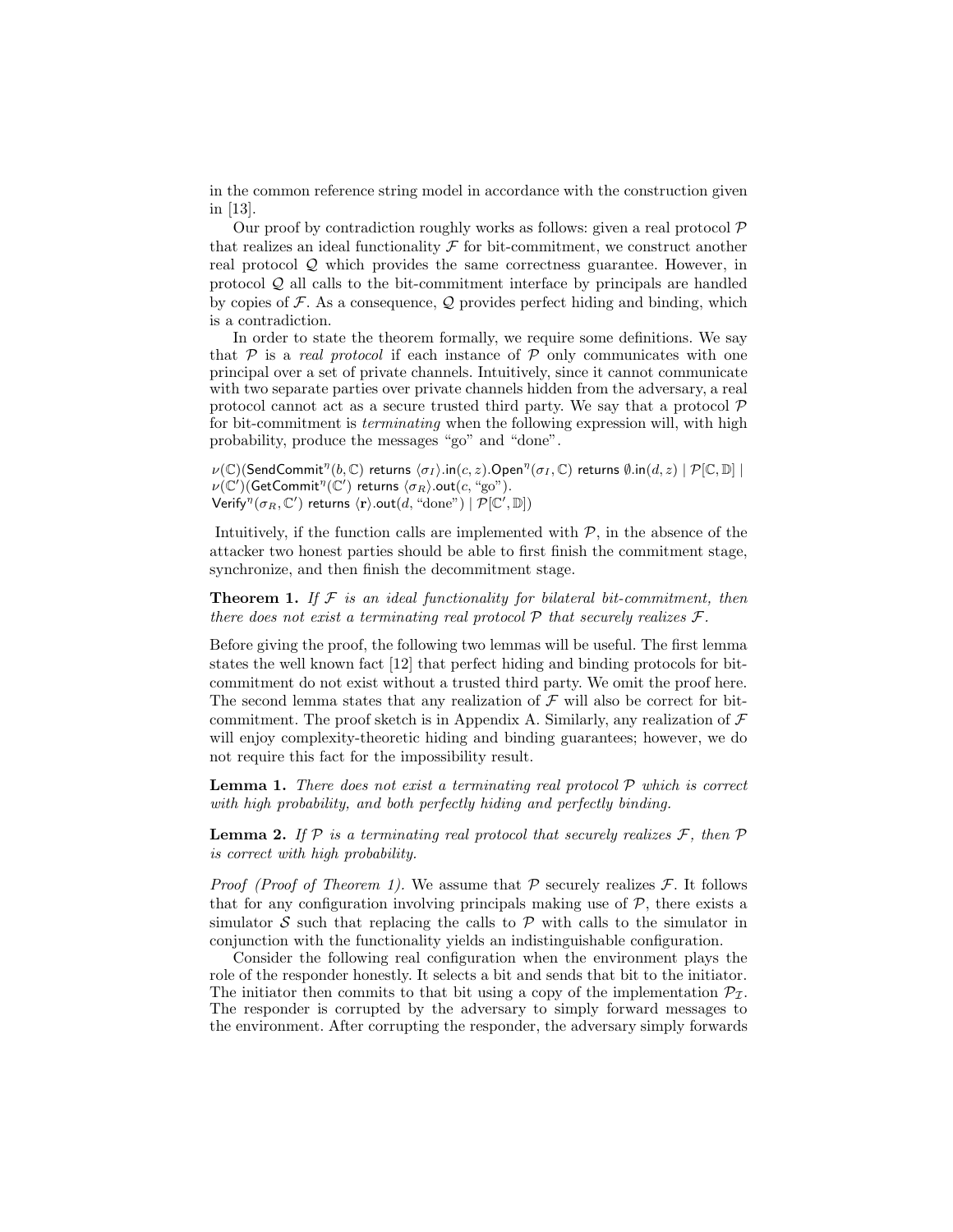

Fig. 2. Configurations for the first step

messages. The environment then honestly plays the responder's role using a copy of the real implementation  $\mathcal{P}_{\mathcal{R}}$ . At the conclusion of the commitment phase, the environment initiates decommitment by instructing the initiator to open. The environment then verifies the initiator's attempt to open, and then decides if the bit the initiator opened to was the bit the environment selected at the start of the run. The programs of the four principals are given below, where **Forward**( $\mathbb{C} \leftrightarrow \mathbb{D}$ ) is an expression that forwards in an order-preserving way messages received on the channels  $\mathbb C$  to channels  $\mathbb D$  and vice versa:

 $\mathcal{E}_1 \equiv \nu(\mathbb{C}, c)$ (out $(c, \text{rand}) \mid \text{in}(c, b)$ .out $(\text{IO}_I, b)$ .GetCommit $^{\eta}(\mathbb{C})$  returns  $\langle \sigma \rangle$ .out $(\text{IO}_I, \text{open})$ . Verify $\mathbf{y}^{\eta}(\mathbf{r},\mathbb{C})$  returns  $\langle \sigma \rangle$ .out $(dec, b \stackrel{?}{=} \mathbf{r}))$  $\mathcal{I}_1\equiv \nu(\mathbb{C}')(\textsf{in}(\text{IO}_I,b).\textsf{SendCommit}^\eta(b,\mathbb{C}')$  returns  $\langle\sigma'\rangle.\textsf{in}(\text{IO}_I,x).\textsf{Open}^\eta(\sigma',\mathbb{C}')$  returns  $\emptyset)$ 

 $A_1 \equiv$  Forward( $Net_I \leftrightarrow Net_R$ )

 $\mathcal{R}_1 \equiv$  Forward(IO<sub>R</sub>  $\leftrightarrow$  Net<sub>R</sub>)

This real configuration and its corresponding ideal configuration are shown in Figure 2 on the left and right, respectively (omitting the forwarders for clarity). Let us consider the ideal configuration. Here, the initiator uses the ideal functionality  $\mathcal{F}$ , whilst the environment continues using the real protocol. A simulator  $S$  must exist such that it can "convert" the messages of the functionality into messages that  $\mathcal{P}_{\mathcal{R}}$  understands and vice versa. This simulator sits between  $\mathcal{P}_{\mathcal{R}}$  and  $\mathcal F$  and is connected to  $\mathcal F$  via the bit-commitment interface and the unspecified interface of  $\mathcal F$ . Since  $\mathcal P$  securely realizes  $\mathcal F$ , it follows that the configurations are indistinguishable. Furthermore, by Lemma 2 the environment in the real configuration must register success with high probability, since the adversary does nothing. Whence the expression  $Q$  consisting of  $\mathcal F$  and  $\mathcal S$  wired in the way that they are must be able to commit to  $\mathcal{P}_{\mathcal{R}}$  and, then, successfully open the commitment.

Let us now consider another real configuration (Figure 3) where the initiator is corrupted to be a forwarder but the responder is honest. As before, the adversary, after corrupting the initiator, does nothing. The environment selects a bit and then runs the initiator's role directly. However, instead of using  $\mathcal P$  to implement the initiator's role, the environment uses the expression  $\mathcal Q$  from the first part of the argument. To commit, the environment sends the bit to the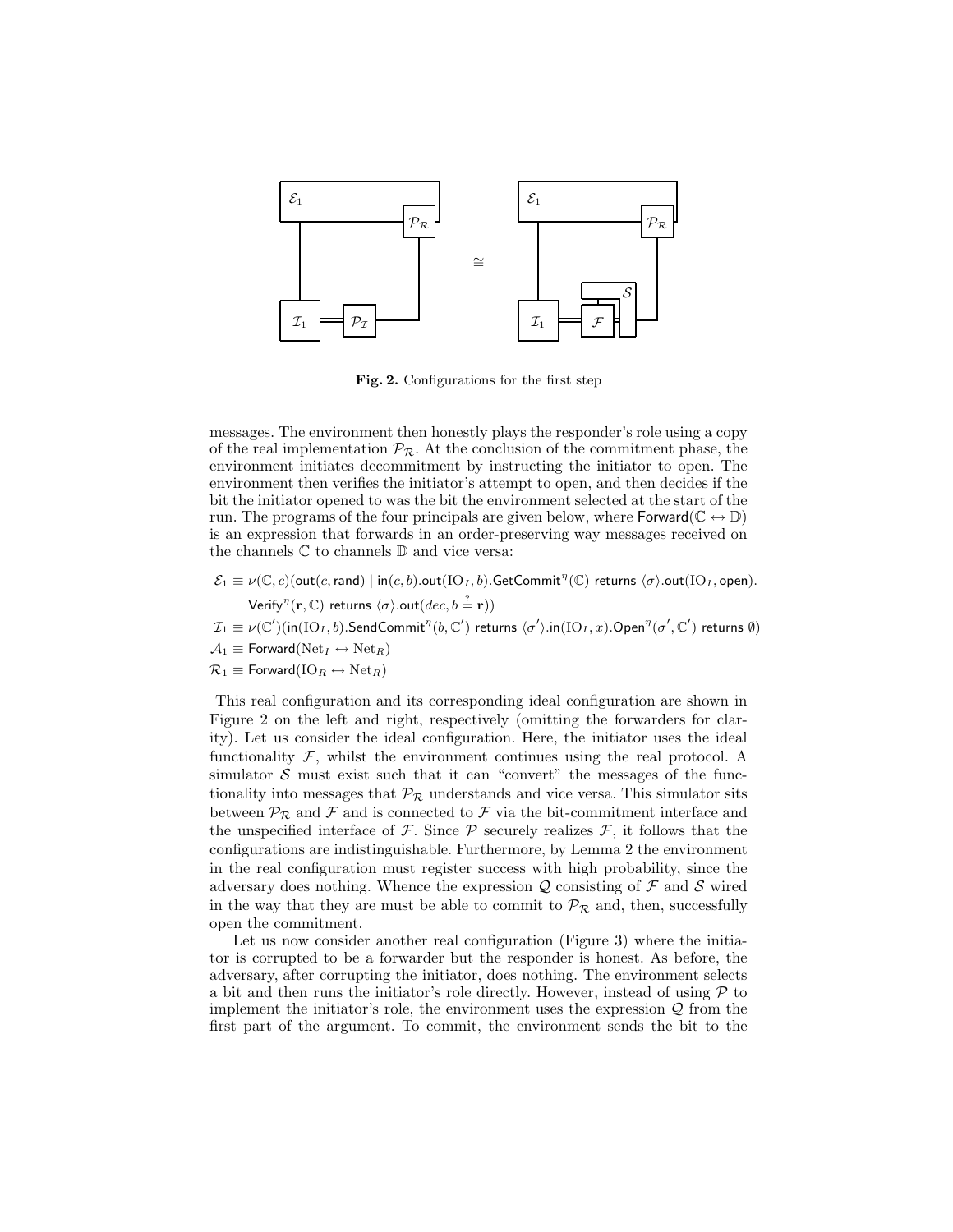

Fig. 3. Configurations for the second step

functionality whose messages are then translated by the simulator into messages suitable for the copy of the implementation  $\mathcal{P}_{\mathcal{R}}$  used by the honest responder. After committing, the environment waits for a receipt from the responder, before decommitting. It then waits for the responder to send the bit it believes the initiator committed to and the environment checks that the bit it received was the same as the bit to which it committed. The responder, for its part, receives a commitment, sends a receipt to the environment, then verifies a commitment, and forwards the result to the environment. The programs are given below:

 $\mathcal{E}_2 \equiv \nu(\mathbb{C},c)$ (out $(c, \mathsf{rand}) \mid \mathsf{in}(c, b)$ .SendCommit $^{\eta}(b, \mathbb{C})$  returns  $\langle \sigma \rangle$ .in(IO $_R, x$ ).  $\mathsf{Open}^\eta(\sigma, \mathbb{C})$  returns  $\emptyset.\mathsf{in}(\mathrm{IO}_R, b')$ out $(dec, b \stackrel{?}{=} b') \mid \mathcal{Q}[\mathbb{C}, \mathrm{IO}_R])$  $\mathcal{R}_2 \equiv \nu(\mathbb{C}^\prime)$ (GetCommit $^\eta(\mathbb{C}^\prime)$  returns  $\langle \sigma^\prime \rangle.$ out $(\mathrm{IO}_R,$  receipt). Verify $^{\eta}({\bf r},\mathbb{C}')$  returns  $\langle\sigma'\rangle.$ out $(\mathrm{IO}_R,{\bf r}))$  $A_2 \equiv$  Forward( ${\rm Net}_I \leftrightarrow {\rm Net}_R$ )  $\mathcal{I}_2 \equiv$  Forward(IO<sub>I</sub>  $\leftrightarrow$  Net<sub>I</sub>)

In this scenario, the simulator  $\mathcal{S}'$  sits between the expression  $\mathcal{Q}$  (consisting of simulator S and functionality) and the functionality  $\mathcal F$ . Again, from secure realizability, Lemma 2, and the fact that  $Q$  looks like an initiator running the implementation  $P$ , we know that in the real configuration, the environment will, with high probability, register a success. Therefore, so must the ideal configuration, whence the expression  $Q'$  consisting of  $\mathcal F$  and  $\mathcal S'$  must correctly play the role of the responder running the implementation  $P$ .

If we look at the ideal configuration, we notice that the functionality is no longer working as a trusted third party. Every message is run through the simulators  $S$  and  $S'$ . Thus, we have an implementation of bit-commitment that is a real protocol. The initiator executes the code given by the expression  $Q$  while the responder executes the code given by the expression  $Q'$ . From the above argument it follows that the implementation  $\mathcal{Q} \mid \mathcal{Q}'$  is a correct implementation. Furthermore, the  $\mathcal{Q} \mid \mathcal{Q}'$  has to be information-theoretically hiding and binding because of the way they make use of the functionality. For example, to commit to a bit, the caller passes the bit to the functionality which, by definition, reveals no information about the bit regardless of the other parties in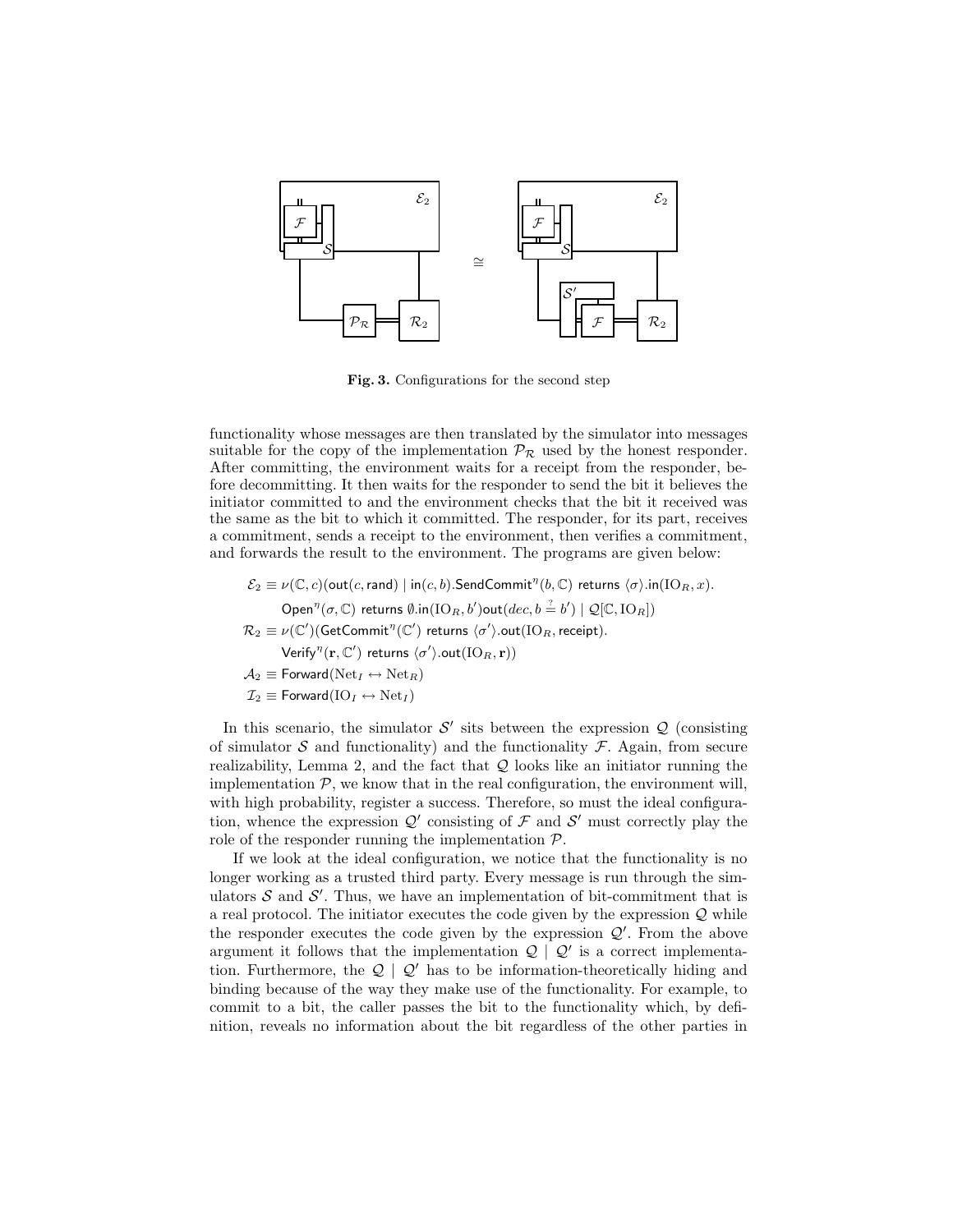the configuration until the open step. Thus, we have a correct with high probability, and information-theoretically hiding and binding implementation of the bit-commitment interface that does not make use of trusted third parties. This contradicts Lemma 1.

# 4 Generalization of the Impossibility Result and Other Examples

In this section state a more general impossibility result: if  $\mathcal G$  is a functionality and P is a protocol which uses G to achieve bit-commitment with perfect hiding and binding, then the functionality  $\mathcal G$  cannot be realized. Intuitively, the functionality  $G$  together with protocol  $P$  constitutes an ideal functionality for bit-commitment  $\mathcal F$ , and any realization of  $\mathcal G$  will lead to the realization of  $\mathcal F$ . Therefore, we would expect that all primitives that can be used to build bitcommitment are not realizable as functionalities. We illustrate this by showing that certain (rather strong) variants of symmetric encryption and group signatures cannot have realizable ideal functionalities. Due to space constrains, the security definitions are mostly informal and proof sketches have been moved to Appendix A.

Hybrid Protocols: We will consider implementations of primitives which, in addition to public channels, may use a particular functionality. Let  $\mathcal G$  be any functionality, a  $\mathcal{G}\text{-}hybrid$  protocol P for a primitive is an implementation of the primitive's interface which does not make use of the trusted third party except maybe by making calls to G's interface. We will write  $P[Q]$  to denote an instance of P where calls to  $\mathcal{G}'$ 's interface are handled by the implementation  $\mathcal{Q}$  (real or ideal).

**Theorem 2.** If G is a functionality and P is a terminating G-hybrid protocol for bit-commitment which is correct with high probability and provides perfect hiding and perfect binding, then no protocol realizes functionality G.

Symmetric Encryption: Symmetric encryption primitive is defined by the standard interface for key generation, encryption and decryption.

KeyGen $^{\eta}(\mathbb{C})$  returns  $\langle K \rangle$  Encrypt $^{\eta}(K, p, \mathbb{C})$  returns  $\langle c \rangle$  Decrypt $^{\eta}(K, c, \mathbb{C})$  returns  $\langle p \rangle$ 

In addition to the obvious correctness property, we assume, as in [28], that the encryption scheme is CCA-secure and that it provides ciphertext integrity. Provably secure schemes with respect to these two properties exist under reasonable assumptions [29]. Informally, we can describe the properties as follows:

 $-$  CCA-security means that it is hard for an adaptive attacker with access to the decryption oracle to distinguish the plaintext from a random value of the same length given the ciphertext. Perfect CCA-security means that the probability of success is exactly half.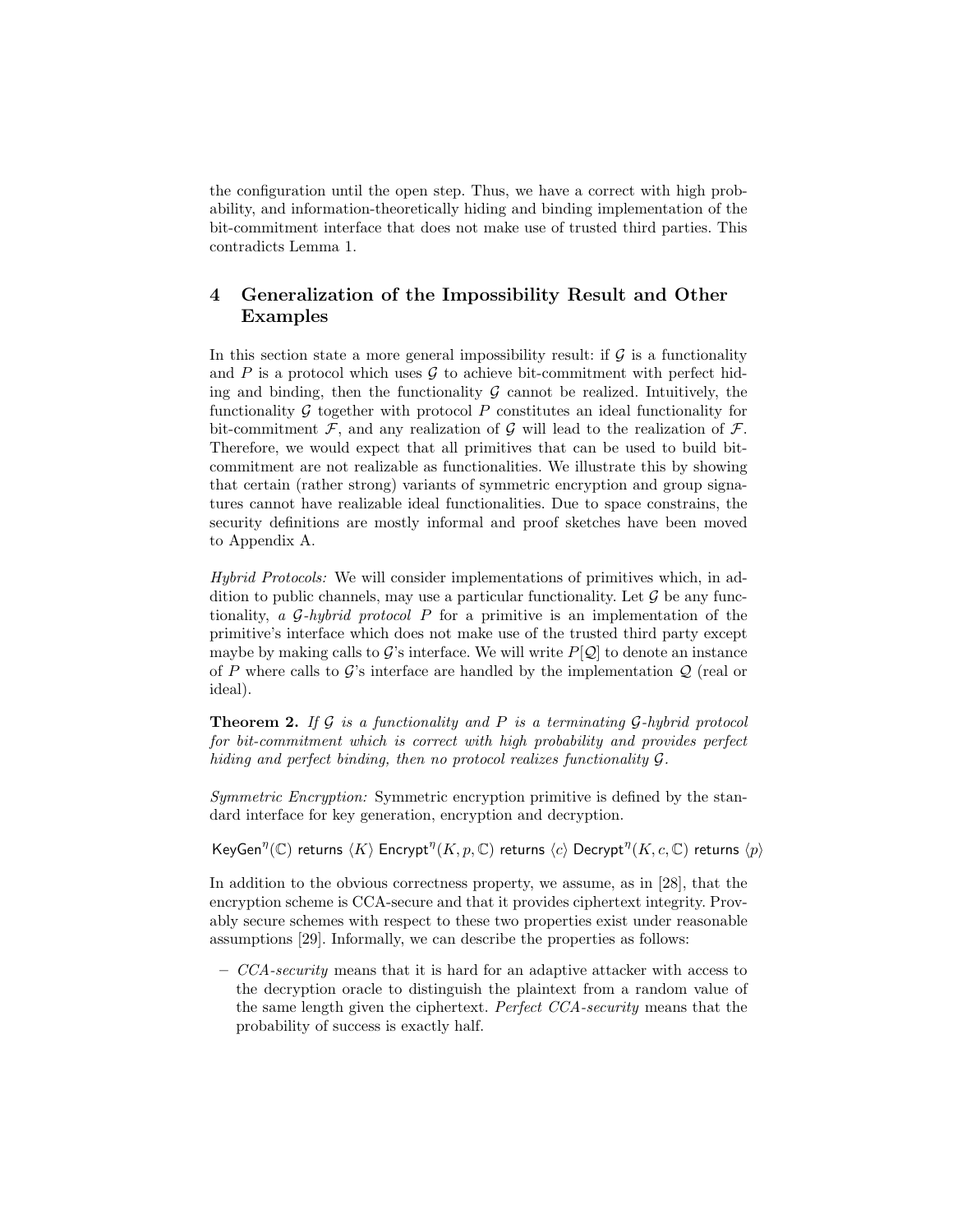– Integrity of ciphertexts means that it is hard for an attacker to find a ciphertext c which will successfully decrypt unless that ciphertext has been produced by the encryption algorithm for some key and plaintext. Perfect integrity of ciphertexts means that the probability of an attacker finding such a ciphertext is zero.

**Corollary 1.** If  $\mathcal F$  is a functionality for symmetric encryption providing perfect  $CCA$ -security and perfect integrity of ciphertext then  $\mathcal F$  cannot be realized.

Group Signatures: Group signature primitive is defined by the interface for key generation, group signing, group signature verification and opening. For simplicity we will assume that the group is always of size two.

 $\mathsf{GKeyGen}^{\eta}(\mathbb{C})$  returns  $\langle gpk, gmsk, gsk_0, gsk_1\rangle$   $\mathsf{GSign}^{\eta}(m, gsk, \mathbb{C})$  returns  $\langle sig\rangle$  $\mathsf{GVerify}^\eta(gpk, m, sig, \mathbb{C})$  returns  $\langle result \rangle$  GOpen $^\eta$  $GOpen<sup>\eta</sup>(gmsk, m, sig, \mathbb{C})$  returns  $\langle identity \rangle$ 

In addition to the obvious correctness properties, we assume that the group signature scheme provides anonymity and traceability even against dishonest group managers. This is a stronger security requirement than the version principally considered in [30] (though [30] does briefly discuss this variant); [30] also shows that schemes with these properties exist if trapdoor permutations exist. Informally, we can describe the properties as follows:

- Anonymity means that it is hard for an adaptive attacker with access to an opening oracle to recover the identity of the signer given a signature and a message, even if the attacker has all the signing keys. Perfect anonymity means that the probability of success is exactly half (assuming, as we do, only two possible signers).
- Traceability means that it is hard for an attacker that adaptively corrupts a coalition of signers and has access to a signing oracle to produce a valid message-signature pair that opens to a signer not in the coalition, even when the group manager is dishonest. Perfect traceability means that the probability of an attacker forging such a signature is zero.

**Corollary 2.** If  $\mathcal F$  is a functionality for group signatures providing perfect anonymity and perfect traceability then  $\mathcal F$  cannot be realized.

## 5 Conclusion and Future Directions

We articulate accepted practice in the literature by giving a precise definition of an ideal functionality satisfying any given game specification: An ideal functionality must be a process or a set of processes that realize the game conditions in an information-theoretic, rather than computational complexity, sense. Using this definition we show that bit commitment, group signatures, and other cryptographic concepts that are definable using games do not have any realizable ideal functionality.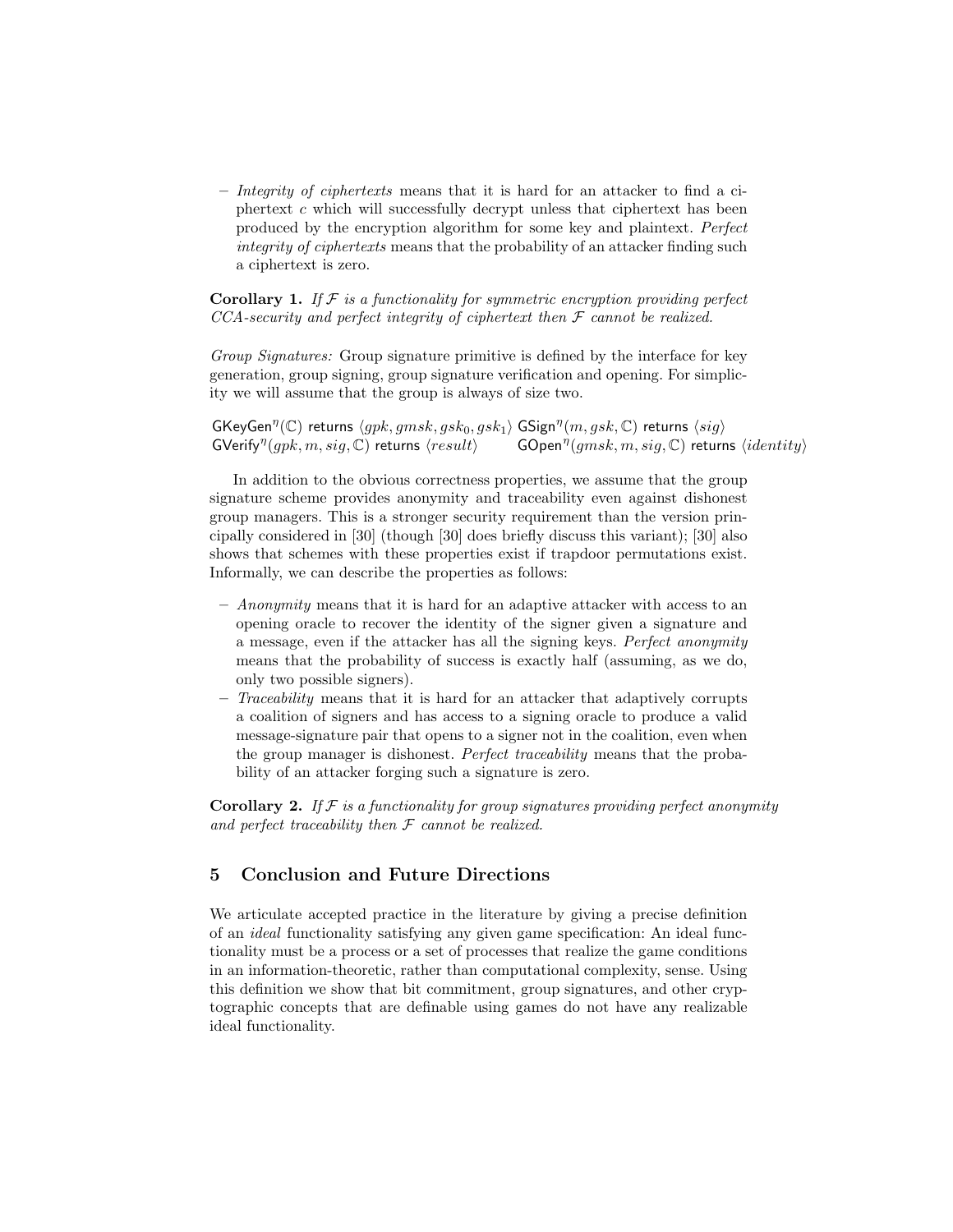This proof appears applicable to other functionalities, and to a range of socalled "setup assumptions." However, we have not yet characterized the applicable setup assumptions precisely. Some examples of setup assumptions are preshared keys, certificate authorities, random oracles or common reference strings. These additional assumptions can be captured by a hybrid model where parties have access to an additional ideal functionality "implementing" the assumption, such as a trusted certificate authority. As demonstrated in [13], there are realizable ideal functionalities for bit-commitment when parties have access to one form of common reference string functionality. One possibility is to restrict attention to functionalities that are used only in the initialization phase. Our intuition suggests that a similar impossibility proof can be constructed for this case as long as these setup functionalities are global, i.e. all honest parties can access them. This does not contradict the common reference string construction in [13] since a fresh instance of the common reference string functionality is required for each pair of participants engaged in a session and cannot be accessed by other honest parties. We hope to develop this idea more fully in future work.

An appealing property of indistinguishability-based specifications is the connection with composability: if a real security mechanism is indistinguishable from an ideal one, then any larger system using the real mechanism will behave in the same way as the same system using the ideal mechanism instead. In light of the limitations on indistinguishability-based specifications explored in this paper, there are several modifications to the basic theory that might provide useful forms of composability. One direction is to relax or modify the requirements for ideal functionality. For example, information-theoretic equivalence could be replaced with the indistinguishability of random systems in the sense of [31]. This would allow adaptive, computationally unbounded distinguishers to query the system at most polynomially many times in the security parameter. Another possible direction involves the modification of the Universal Composability framework recently considered in [32, 33], which allows a commitment functionality. In the modified framework, parties are typed in a certain way, and the typing must be respected by the simulator. On the other hand, since the intuition for some of these directions is not clear, it may be more productive to develop methods for stating and proving conditional forms of composability. More precisely, primitives and protocols could be guaranteed to operate securely only in environments that satisfies certain conditions. Games currently provide a very limited form of conditional composability, since a game condition provides guarantees for any system whose actions can be regarded as (or reduced to) moves in a relevant game. We also consider the work on protocol composition logic [34, 35] a potentially relevant form of conditional composability, since protocols or primitives proved correct in that framework carry guarantees that apply to any environment respecting certain invariants expressed explicitly in the logic.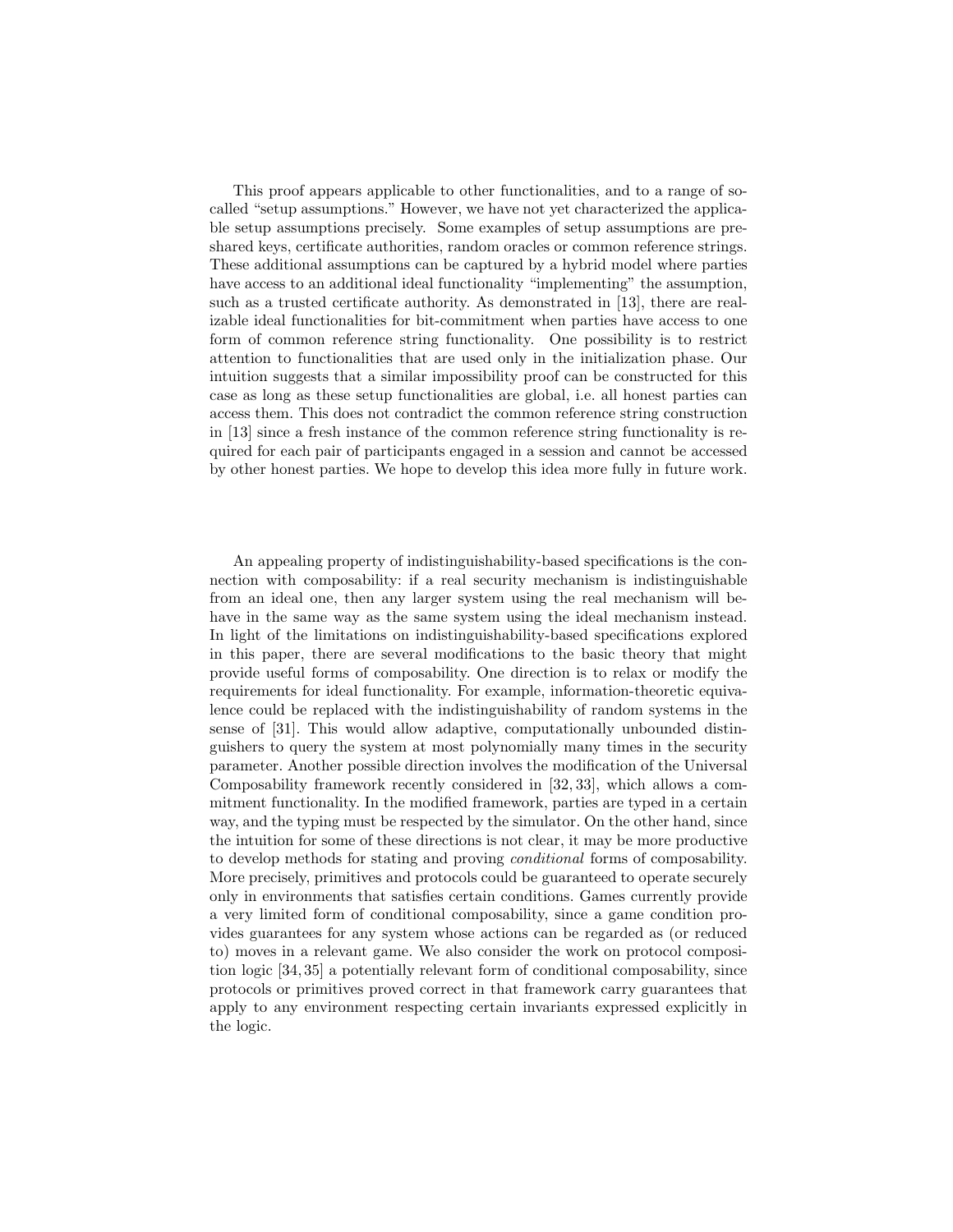### References

- 1. Bellare, M., Boldyreva, A., Micali, S.: Public-key encryption in a multi-user setting: Security proofs and improvements. In: Advances in Cryptology - EURO-CRYPT 2000, International Conference on the Theory and Application of Cryptographic Techniques, Proceeding. Volume 1807 of Lecture Notes in Computer Science., Springer-Verlag (2000) 259–274
- 2. Abadi, M., Gordon, A.D.: A calculus for cryptographic protocols: the spi calculus. Information and Computation 143 (1999) 1–70 Expanded version available as SRC Research Report 149 (January 1998).
- 3. Canetti, R.: Universally composable security: A new paradigm for cryptographic protocols. In: FOCS '01: Proceedings of the 42nd IEEE symposium on Foundations of Computer Science. (2001) 136 Full version available at http://eprint.iacr. org/.
- 4. Lincoln, P., Mitchell, J.C., Mitchell, M., Scedrov, A.: A probabilistic poly-time framework for protocol analysis. In: ACM Conference on Computer and Communications Security. (1998) 112–121
- 5. Pfitzmann, B., Waidner, M.: Composition and integrity preservation of secure reactive systems. In: ACM Conference on Computer and Communications Security. (2000) 245–254
- 6. Backes, M., Pfitzmann, B., Waidner, M.: A composable cryptographic library with nested operations. In: CCS '03: Proceedings of the 10th ACM conference on Computer and communications security, ACM Press (2003) 220–230
- 7. Backes, M., Pfitzmann, B., Waidner, M.: A general composition theorem for secure reactive systems. In: TCC '04: Proceedings of the 1st Theory of Cryptography Conference. Volume 2951 of Lecture Notes in Computer Science., Springer-Verlag (2004) 336–354
- 8. Shoup, V.: Sequences of games: a tool for taming complexity in security proofs. Cryptology ePrint Archive, Report 2004/332 (2004) http://eprint.iacr.org/ 2004/332.
- 9. Backes, M., Hofheinz, D.: How to break and repair a universally composable signature functionality. In: Information Security, 7th International Conference, ISC 2004, Proceedings. Volume 3225 of Lecture Notes in Computer Science., Springer-Verlag (2004) 61–72
- 10. Canetti, R.: Universally composable signature, certification, and authentication. In: CSFW '04: Proceedings of the 17th IEEE Computer Security Foundations Workshop, IEEE Computer Society (2004) 219–233
- 11. Goldwasser, S., Micali, S., Rackoff, C.: The knowledge complexity of interactive proof systems. SIAM Journal on Computing 18(1) (1989) 186–208
- 12. Goldreich, O.: Foundations of Cryptography: Basic Tools. Cambridge University Press (2000)
- 13. Canetti, R., Fischlin, M.: Universally composable commitments. In: Advances in Cryptology - CRYPTO 2001, 21st Annual International Cryptology Conference, Proceedings. Volume 2139 of Lecture Notes in Computer Science., Springer-Verlag (2001) 19–40
- 14. Canetti, R., Kushilevitz, E., Lindell, Y.: On the limitations of universally composable two-party computation without set-up assumptions. In: Advances in Cryptology - EUROCRYPT 2003, International Conference on the Theory and Applications of Cryptographic Techniques, Proceedings. Volume 2656 of Lecture Notes in Computer Science., Springer-Verlag (2003) 68–86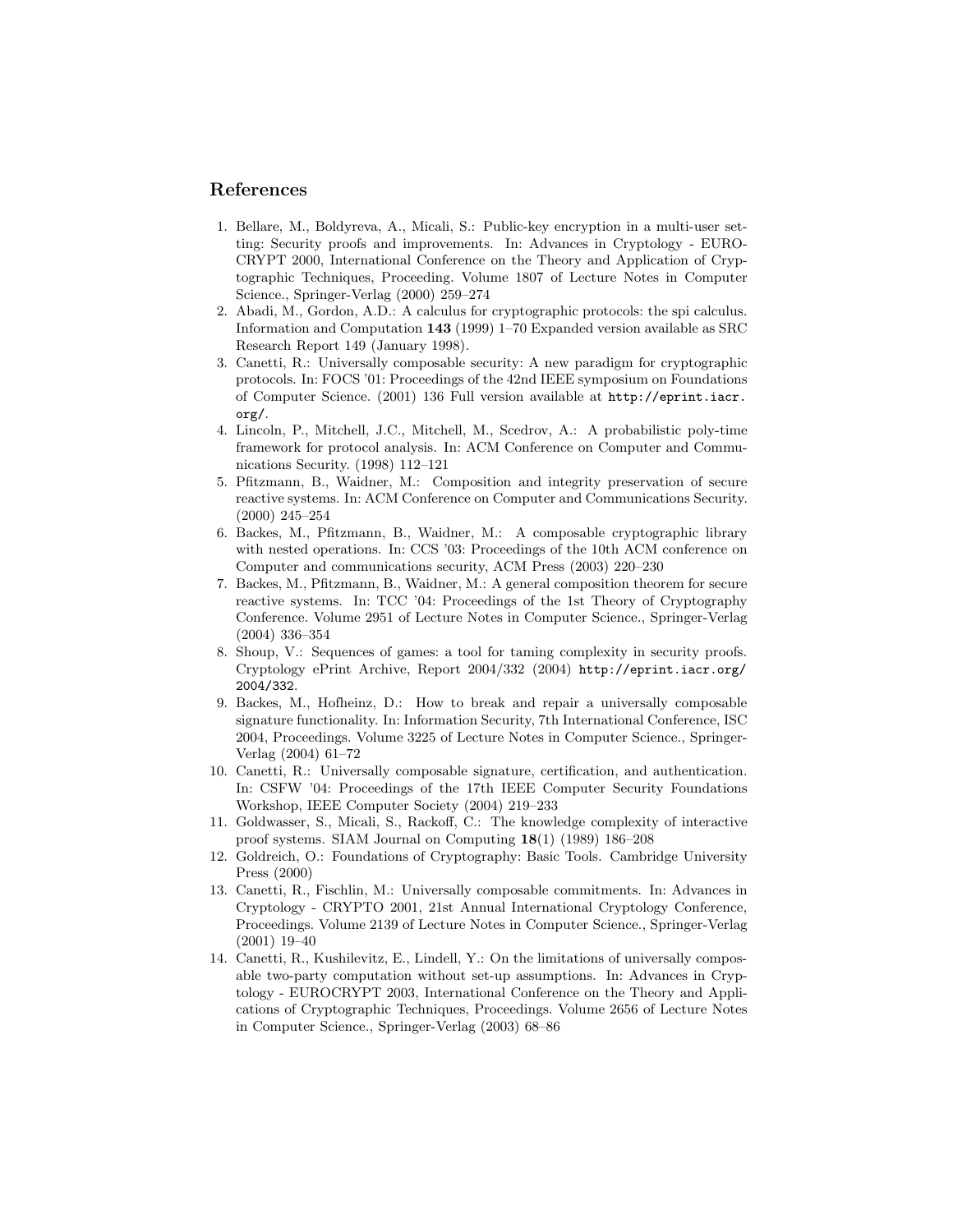- 15. Canetti, R., Krawczyk, H.: Analysis of key-exchange protocols and their use for building secure channels. In: Advances in Cryptology - EUROCRYPT 2001, International Conference on the Theory and Application of Cryptographic Techniques, Proceeding. Volume 2045 of Lecture Notes in Computer Science., Springer-Verlag (2001) 453–474
- 16. Milner, R.: Communication and Concurrency. International Series in Computer Science. Prentice Hall (1989)
- 17. van Glabbeek, R.J., Smolka, S.A., Steffen, B.: Reactive, generative, and stratified models of probabilistic processes. International Journal on Information and Computation 121(1) (1995)
- 18. Ramanathan, A., Mitchell, J.C., Scedrov, A., Teague, V.: Probabilistic bisimulation and equivalence for security analysis of network protocols. In: Foundations of Software Science and Computation Structures, 7th International Conference, FOSSACS 2004, Proceedings. Volume 2987 of Lecture Notes in Computer Science., Springer-Verlag (2004) 468–483
- 19. Mitchell, J.C., Mitchell, M., Scedrov, A.: A linguistic characterization of bounded oracle computation and probabilistic polynomial time. In: FOCS '98: Proceedings of the 39th Annual IEEE Symposium on the Foundations of Computer Science, IEEE Computer Society (1998) 725–733
- 20. Lincoln, P.D., Mitchell, J.C., Mitchell, M., Scedrov, A.: Probabilistic polynomialtime equivalence and security protocols. In: Formal Methods World Congress, vol. I. Number 1708 in Lecture Notes in Computer Science, Springer-Verlag (1999) 776–793
- 21. Mitchell, J.C., Ramanathan, A., Scedrov, A., Teague, V.: A probabilistic polynomial-time calculus for the analysis of cryptographic protocols (preliminary report). In: 17th Annual Conference on the Mathematical Foundations of Programming Semantics. Volume 45., Electronic notes in Theoretical Computer Science (2001)
- 22. Ramanathan, A., Mitchell, J.C., Scedrov, A., Teague, V.: Probabilistic bisimulation and equivalence for security analysis of network protocols. Unpublished, see http: //www-cs-students.stanford.edu/<sup>∼</sup>ajith/ (2003)
- 23. Datta, A., Küsters, R., Mitchell, J.C., Ramanathan, A., Shmatikov, V.: Unifying equivalence-based definitions of protocol security. In: 2004 IFIP WG 1.7, ACM SIGPLAN and GI FoMSESS Workshop on Issues in the Theory of Security (WITS 2004). (2004)
- 24. Datta, A., Küsters, R., Mitchell, J.C., Ramanathan, A.: On the relationships between notions of simulation-based security. In: TCC '05: Proceedings of the 2nd Theory of Cryptography Conference. Volume 3378 of Lecture Notes in Computer Science., Springer-Verlag (2005) 476–494
- 25. Canetti, R., Krawczyk, H.: Universally composable notions of key exchange and secure channels. In: Advances in Cryptology - EUROCRYPT 2002, International Conference on the Theory and Application of Cryptographic Techniques, Proceeding. Volume 2332 of Lecture Notes in Computer Science., Springer-Verlag (2002) 337–351
- 26. Canetti, R., Lindell, Y., Ostrovsky, R., Sahai, A.: Universally composable twoparty and multi-party secure computation. In: STOC '02: Proceedings of the 34th annual ACM symposium on Theory of computing, ACM Press (2002) 494–503
- 27. Naor, M.: Bit commitment using pseudorandomness. Journal of Cryptology 4(2) (1991) 151–158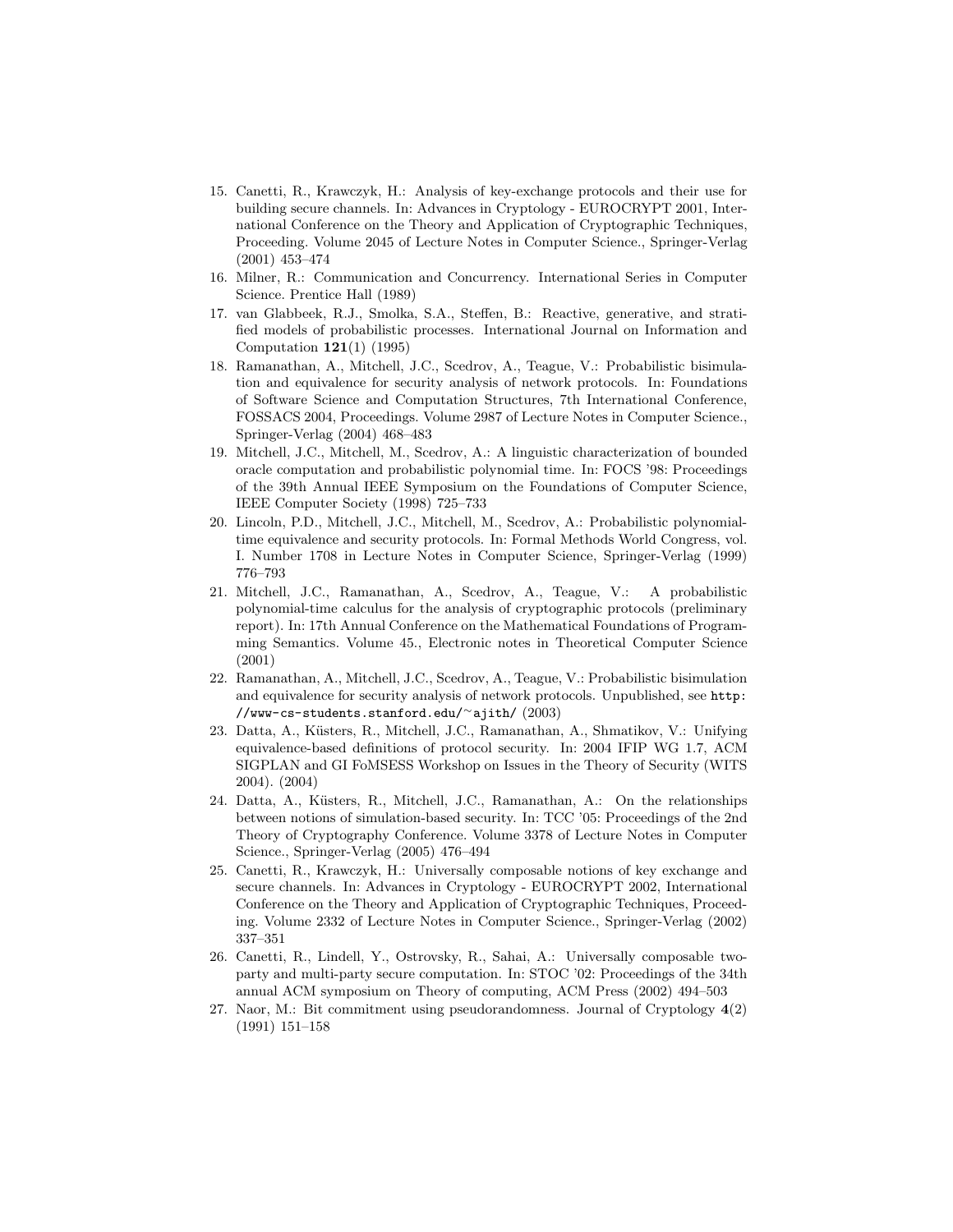- 28. Backes, M., Pfitzmann, B.: Symmetric encryption in a simulatable Dolev-Yao style cryptographic library. In: CSFW '04: Proceedings of the 17th IEEE Computer Security Foundations Workshop, IEEE Computer Society (2004) 204–218
- 29. Rogaway, P., Bellare, M., Black, J., Krovetz, T.: OCB: A block-cipher mode of operation for efficient authenticated encryption. In: CCS '01: Proceedings of the 8th ACM Conference on Computer and Communications Security, ACM Press (2001) 196–205
- 30. Bellare, M., Micciancio, D., Warinschi, B.: Foundations of group signatures: Formal definitions, simplified requirements, and a construction based on general assumptions. In: Advances in Cryptology - EUROCRYPT 2003, International Conference on the Theory and Applications of Cryptographic Techniques, Proceedings. Volume 2656 of Lecture Notes in Computer Science., Springer-Verlag (2003) 614–629
- 31. Maurer, U.M.: Indistinguishability of random systems. In: Advances in Cryptology - EUROCRYPT 2002, International Conference on the Theory and Application of Cryptographic Techniques, Proceeding. Volume 2332 of Lecture Notes in Computer Science., Springer-Verlag (2002) 110–132
- 32. Prabhakaran, M., Sahai, A.: New notions of security: Achieving universal composability without trusted setup. In: STOC '04: Proceedings of the 36th annual ACM symposium on Theory of computing, ACM Press (2004) 242–251
- 33. Prabhakaran, M., Sahai, A.: Relaxing environmental security: Monitored functionalities. In: TCC '05: Proceedings of the 2nd Theory of Cryptography Conference. Volume 3378 of Lecture Notes in Computer Science., Springer-Verlag (2005) 104– 127
- 34. Datta, A., Derek, A., Mitchell, J.C., Pavlovic, D.: A derivation system and compositional logic for security protocols. Journal of Computer Security 13 (2005) 423–482
- 35. He, C., Sundararajan, M., Datta, A., Derek, A., Mitchell, J.C.: A modular correctness proof of TLS and IEEE 802.11i. In: ACM Conference on Computer and Communications Security. (2005)

# A Proof Sketches

Proof (Proof sketch of Lemma 2). Consider a configuration consisting of an honest initiator running the implementation  $P$ , an honest responder running the implementation  $P$ , and an adversary that does nothing. The initiator waits for a bit from the environment and then commits to that bit. It then waits for a message from the environment and then opens its commitment. The responder, after receiving a commitment, sends a receipt to the environment. After a successful verification of an attempt to open the commitment, it sends the opened-to value to the environment. The environment selects a bit, sends it to the initiator and waits for a receipt from the responder. Once it gets this message, it instructs the initiator to open its commitment, and then waits for the responder to reveal the bit to which the initiator committed. If that bit matches the bit the environment selects at the start of the run, the environment registers success. Otherwise it registers failure.

By the terminating property of  $P$ , we know that this run will complete. The ideal configuration has the initiator talking to the functionality which talks directly to the responder. Though a simulator exists in the ideal configuration, it